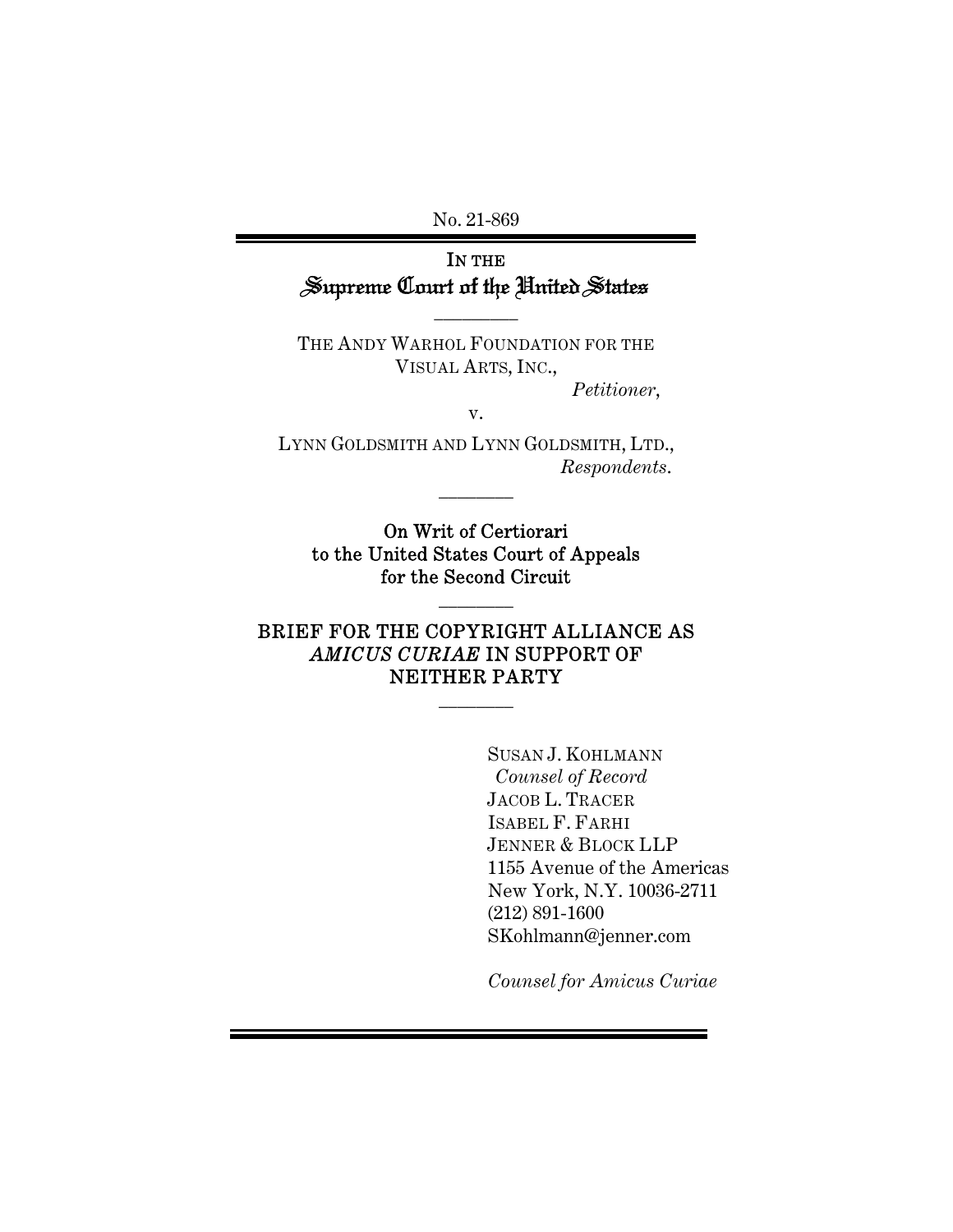# TABLE OF CONTENTS

|      | STATEMENT OF IDENTITY AND<br>INTEREST OF AMICUS CURIAE 1                                                                                          |
|------|---------------------------------------------------------------------------------------------------------------------------------------------------|
|      |                                                                                                                                                   |
|      |                                                                                                                                                   |
| Ι.   | A Copyright Owner's Exclusive Right<br>To Control Derivative Works Should<br>Not Be Undermined By A User's<br>Ability To Invoke A "Transformative |
| II.  | Petitioner Argues For An Overbroad<br>Test That Would Nullify The                                                                                 |
|      | The First Fair Use Factor<br>A.<br>Requires Consideration Of<br>Whether A Secondary Use Has<br>A Further Purpose Or Different                     |
|      | <b>B.</b><br>Petitioner's Test Would Upend<br>Existing And New Creative                                                                           |
| III. | A Workable Transformative Use Test<br>Should Be Fully Consistent With The<br>Language And Purpose Of The                                          |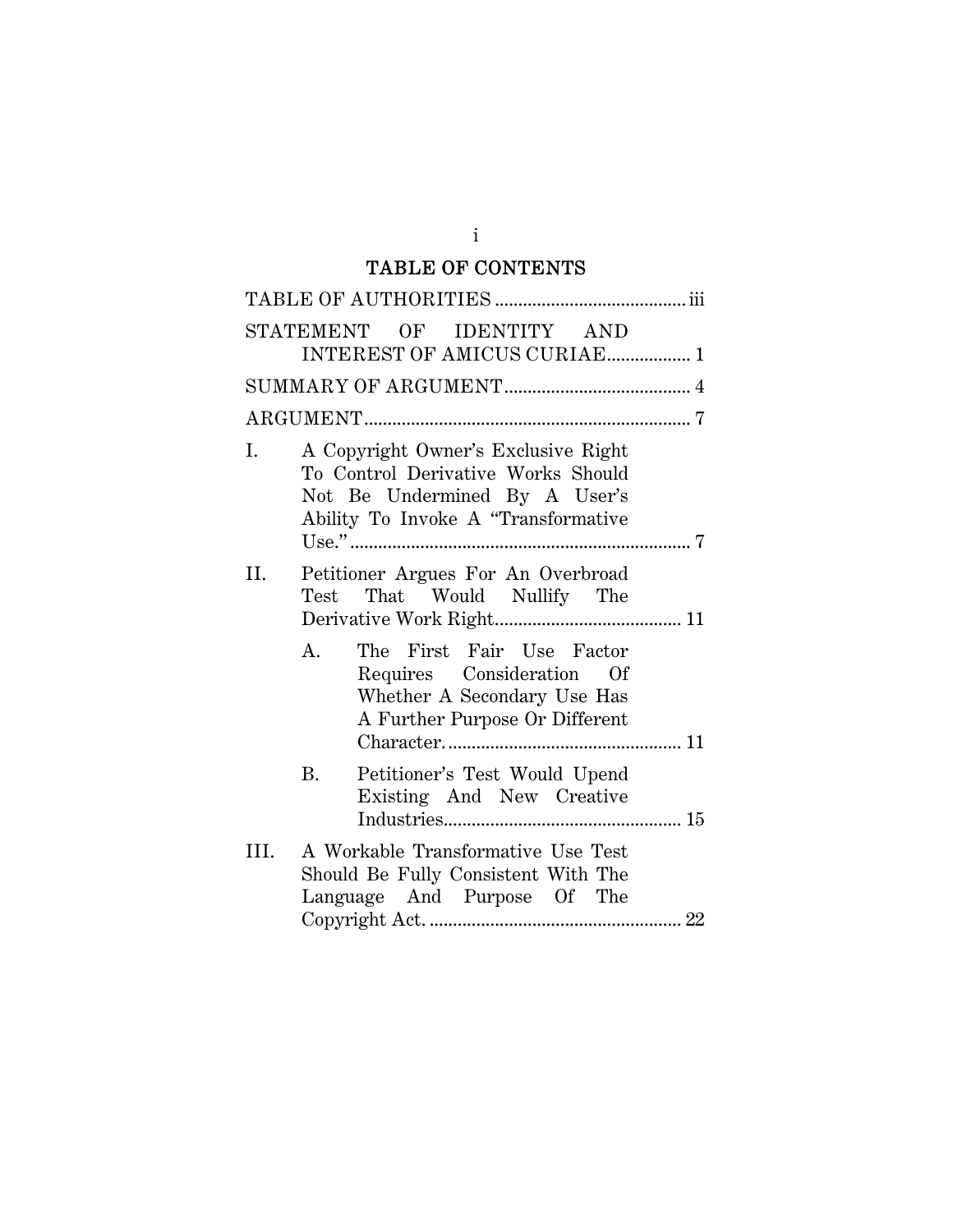| Courts Must Consider Both The<br>В.<br>Purpose And The Character Of<br>A Transformative<br>1.<br>Purpose Should Be<br>Closely Tied To The<br>Purposes Listed In The<br>Preamble To Section 107 23<br>2.<br>A Transformative<br>Character Cannot<br>3.<br>Courts Should Resolve<br>Transformative Use On A<br>Sliding Scale Of Purpose<br>$C_{\bullet}$<br>The<br>Analysis Of A<br>Transformative Purpose And<br>Character Cannot Rely On<br>Transformative Use<br>D.<br>The<br>Analysis Cannot Replace The | Α. | Where The Derivative Use<br>Right And Transformative Use<br>Tests Overlap, The Derivative<br>Work Right Must Retain |
|------------------------------------------------------------------------------------------------------------------------------------------------------------------------------------------------------------------------------------------------------------------------------------------------------------------------------------------------------------------------------------------------------------------------------------------------------------------------------------------------------------|----|---------------------------------------------------------------------------------------------------------------------|
|                                                                                                                                                                                                                                                                                                                                                                                                                                                                                                            |    |                                                                                                                     |
|                                                                                                                                                                                                                                                                                                                                                                                                                                                                                                            |    |                                                                                                                     |
|                                                                                                                                                                                                                                                                                                                                                                                                                                                                                                            |    |                                                                                                                     |
|                                                                                                                                                                                                                                                                                                                                                                                                                                                                                                            |    |                                                                                                                     |
|                                                                                                                                                                                                                                                                                                                                                                                                                                                                                                            |    |                                                                                                                     |
|                                                                                                                                                                                                                                                                                                                                                                                                                                                                                                            |    |                                                                                                                     |
|                                                                                                                                                                                                                                                                                                                                                                                                                                                                                                            |    |                                                                                                                     |

ii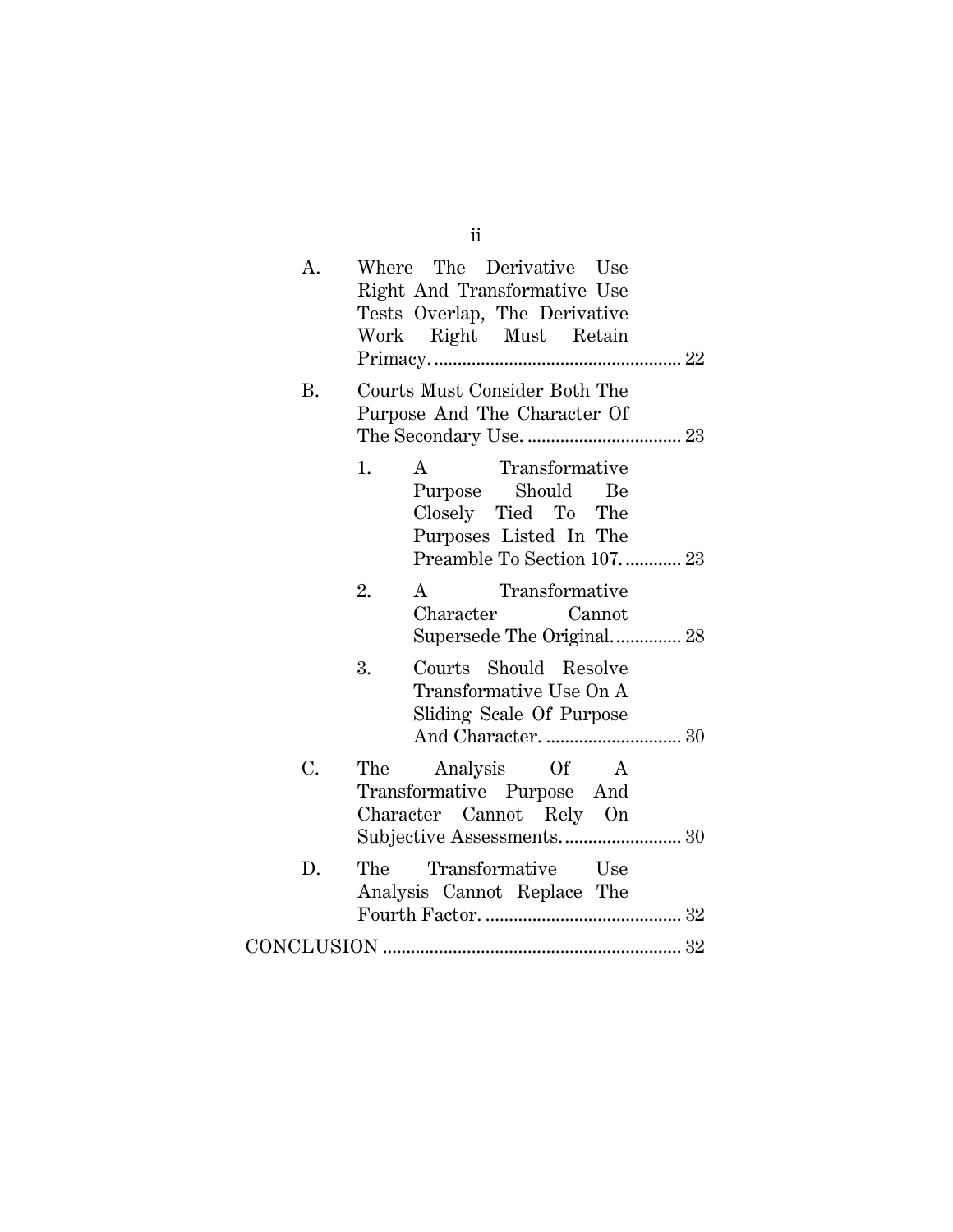# TABLE OF AUTHORITIES

### **CASES**

| American Society for Testing & Materials<br>v. Public.Resource.Org, Inc., 896 F.3d                                                 |
|------------------------------------------------------------------------------------------------------------------------------------|
|                                                                                                                                    |
| Antioch Co. v. Scrapbook Borders, Inc., 291<br>F. Supp. 2d 980 (D. Minn. 2003) 13                                                  |
| Authors Guild v. Google, Inc., 804 F.3d 202                                                                                        |
| A.V. ex rel. Vanderhye v. iParadigms, LLC,                                                                                         |
| <i>Balsley v. LFP, Inc.</i> , 691 F.3d 747 (6th Cir.                                                                               |
| Bleistein v. Donaldson Lithographing Co.,                                                                                          |
| Brownmark Films, LLC v. Comedy<br>Partners, 682 F.3d 687 (7th Cir. 2012) 13                                                        |
| Campbell v. Acuff-Rose Music, Inc., 510<br>23, 24, 25, 26, 28, 29, 31                                                              |
| Cariou v. Prince, 714 F.3d 694 (2d Cir.<br>2013)                                                                                   |
| Castillo v. G&M Realty L.P., 950 F.3d 155<br>(2d Cir.), cert. denied, 141 S. Ct. 363                                               |
| Dr. Seuss Enterprises, L.P. v. ComicMix<br>LLC, 983 F.3d 443 (9th Cir. 2020), cert.<br>denied, 141 S. Ct. 2803 (2021)12-13, 18, 26 |

# iii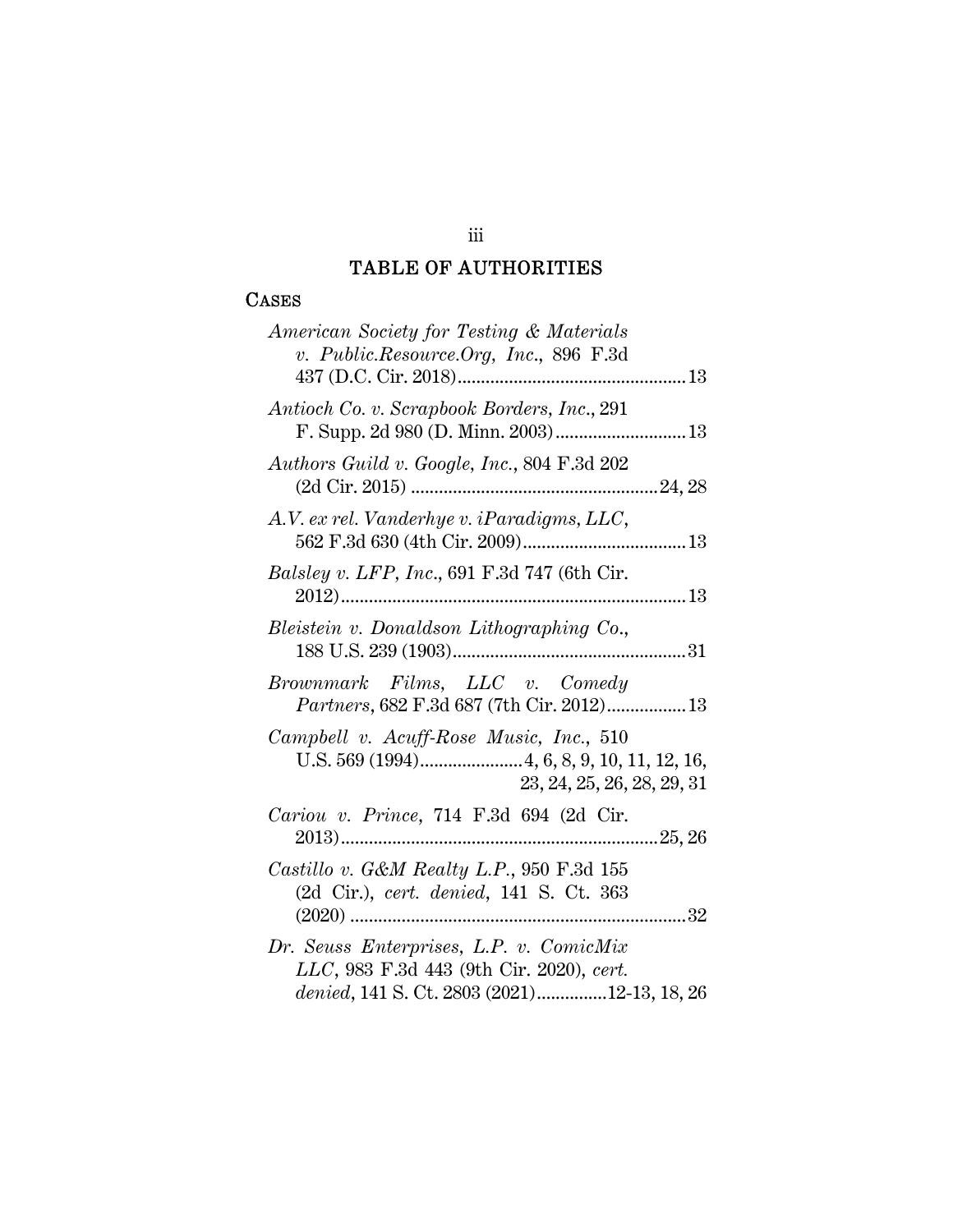| ٠ |  |
|---|--|
| ٠ |  |

| Folsom v. Marsh, 9 F. Cas. 342 (C.C.D.<br>29<br>Mass. 1841)                                                          |
|----------------------------------------------------------------------------------------------------------------------|
| Fox News Network, LLC v. Tveyes, Inc., 883                                                                           |
| Gaylord v. United States, 595 F.3d 1364                                                                              |
| Google LLC v. Oracle America, Inc., 141 S.                                                                           |
| Harper & Row Publishers, Inc. v. Nation<br>Enterprises, 471 U.S. 539 (1985)22, 23-24                                 |
| Hill v. Public Advocate of the United States,<br>35 F. Supp. 3d 1347 (D. Colo. 2014)  13                             |
| Kienitz v. Sconnie Nation LLC, 766 F.3d                                                                              |
| Midlevel U, Inc. v. ACI Information Group,<br>989 F.3d 1205 (11th Cir.), cert. denied,                               |
| Monge v. Maya Magazines, Inc., 688 F.3d                                                                              |
| Monsarrat v. Newman, 28 F.4th 314 (1st                                                                               |
| Murphy v. Millennium Radio Grp. LLC,                                                                                 |
| Paramount Pictures Corp. v. Carol<br>Publishing Group, 11 F. Supp. 2d 329<br>(S.D.N.Y. 1998), aff'd, 181 F.3d 83 (2d |
|                                                                                                                      |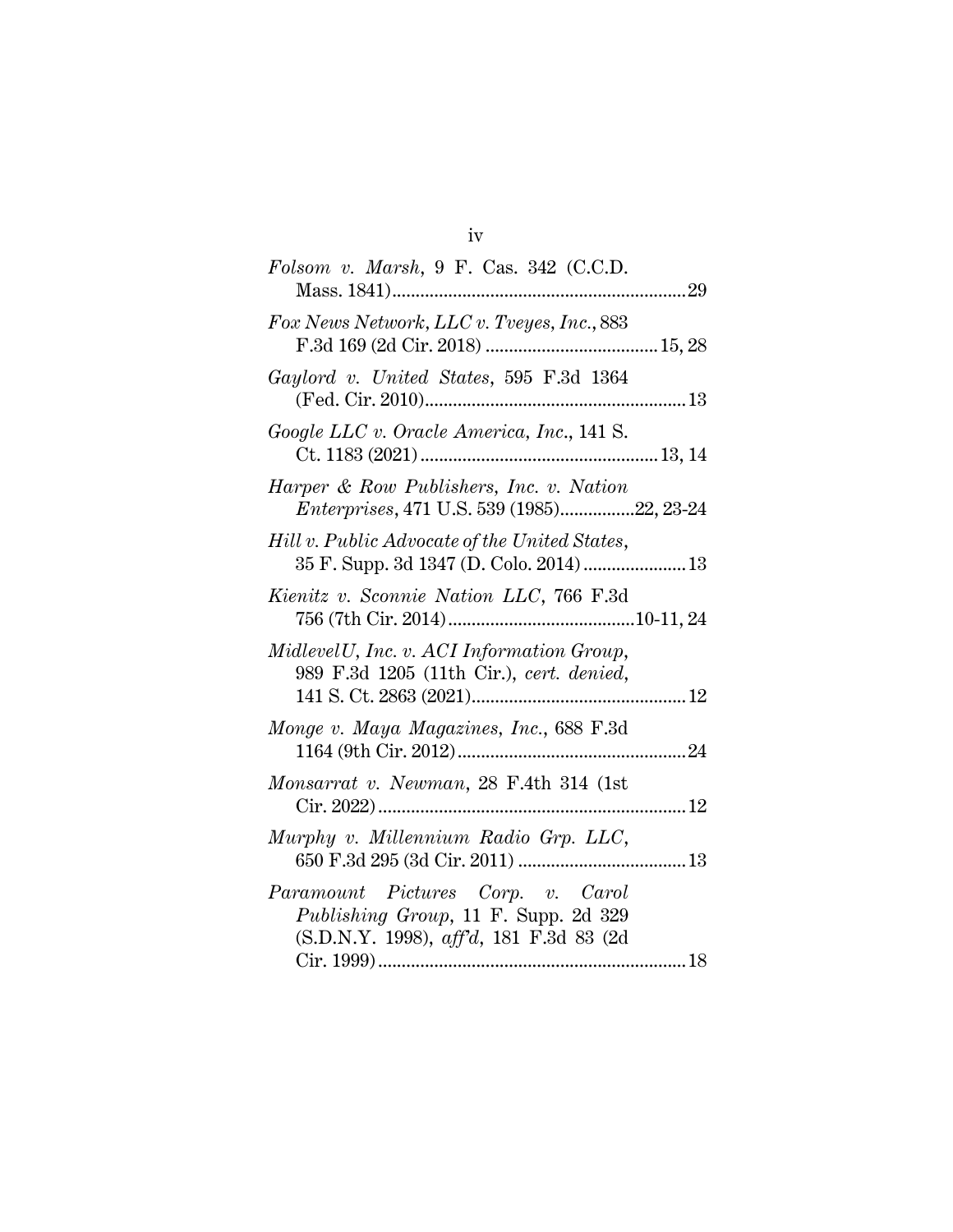| Penguin Random House LLC v. Colting,                                                   |  |
|----------------------------------------------------------------------------------------|--|
| Roberts v. Sea-Land Services, Inc., 566 U.S.<br>$93(2012)$                             |  |
| Rogers v. Koons, 960 F.2d 301 (2d Cir.                                                 |  |
| Salinger v. Colting, 607 F.3d 68 (2d Cir.                                              |  |
| Salinger v. Colting, 641 F. Supp. 2d 250<br>(S.D.N.Y. 2009), vacated, 607 F.3d 68 (2d) |  |
| Seltzer v. Green Day, Inc., 725 F.3d 1170                                              |  |
| Sony Corp. v. Universal City Studios, Inc.,                                            |  |
| Suntrust Bank v. Houghton Mifflin Co., 268                                             |  |
| TCA Television Corp. v. McCollum, 839                                                  |  |
| Twin Peaks Productions v. Publications<br>International, Ltd., 996 F.2d 1366 (2d       |  |
| Veeck v. Southern Building Code Congress<br>International, Inc., 293 F.3d 791 (5th     |  |
| <b>STATUTES</b>                                                                        |  |
|                                                                                        |  |
|                                                                                        |  |

v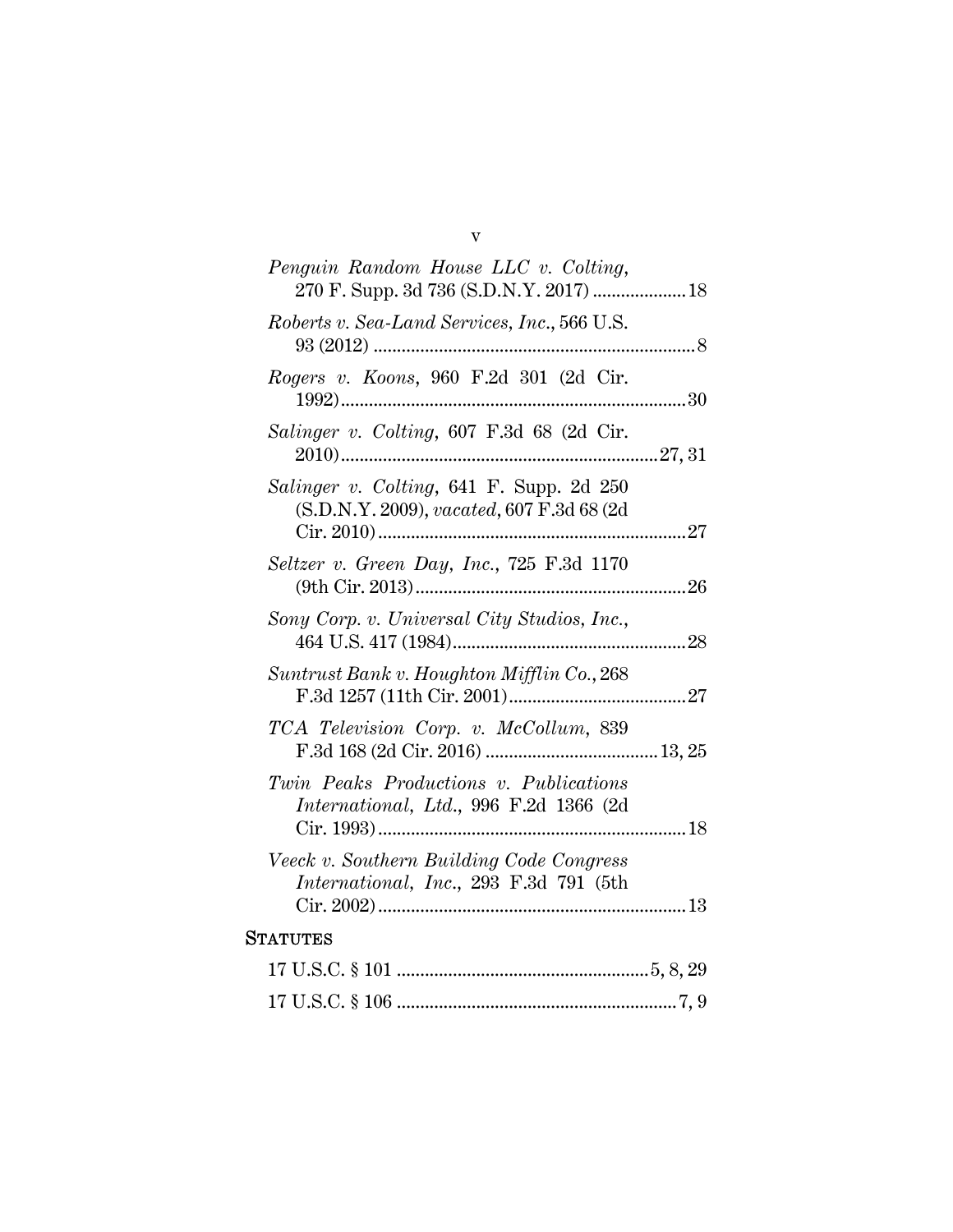# LEGISLATIVE MATERIALS

| H.R. Rep. No. 94-1476 (1976), as reprinted |  |
|--------------------------------------------|--|
|                                            |  |
|                                            |  |
| H.R. Rep. No. 102-836 (1992), as reprinted |  |
|                                            |  |

# OTHER AUTHORITIES

| Alan Latman, Fair Use of Copyrighted          |  |
|-----------------------------------------------|--|
| Works (1958), reprinted as Study No. $14$     |  |
| <i>in Copyright Law Revision Studies Nos.</i> |  |
| $14-16$ , prepared for the Senate             |  |
| Committee on the Judiciary, 86th Cong.        |  |
|                                               |  |
| Pierre N. Leval, Toward A Fair Use            |  |
| Standard, 103 Harv. L. Rev. 1105 (1990)10     |  |
| Jiarui Liu, An Empirical Study of             |  |
| Transformative Use in Copyright Law,          |  |
|                                               |  |
| 4 Nimmer on Copyright § 13.05 (2022)25, 26    |  |
| U.S. Copyright Office Circular No. 56         |  |
|                                               |  |
| Neil Weinstock Netanel, Making Sense of       |  |
| Fair Use, 15 Lewis & Clark L. Rev. 715        |  |
|                                               |  |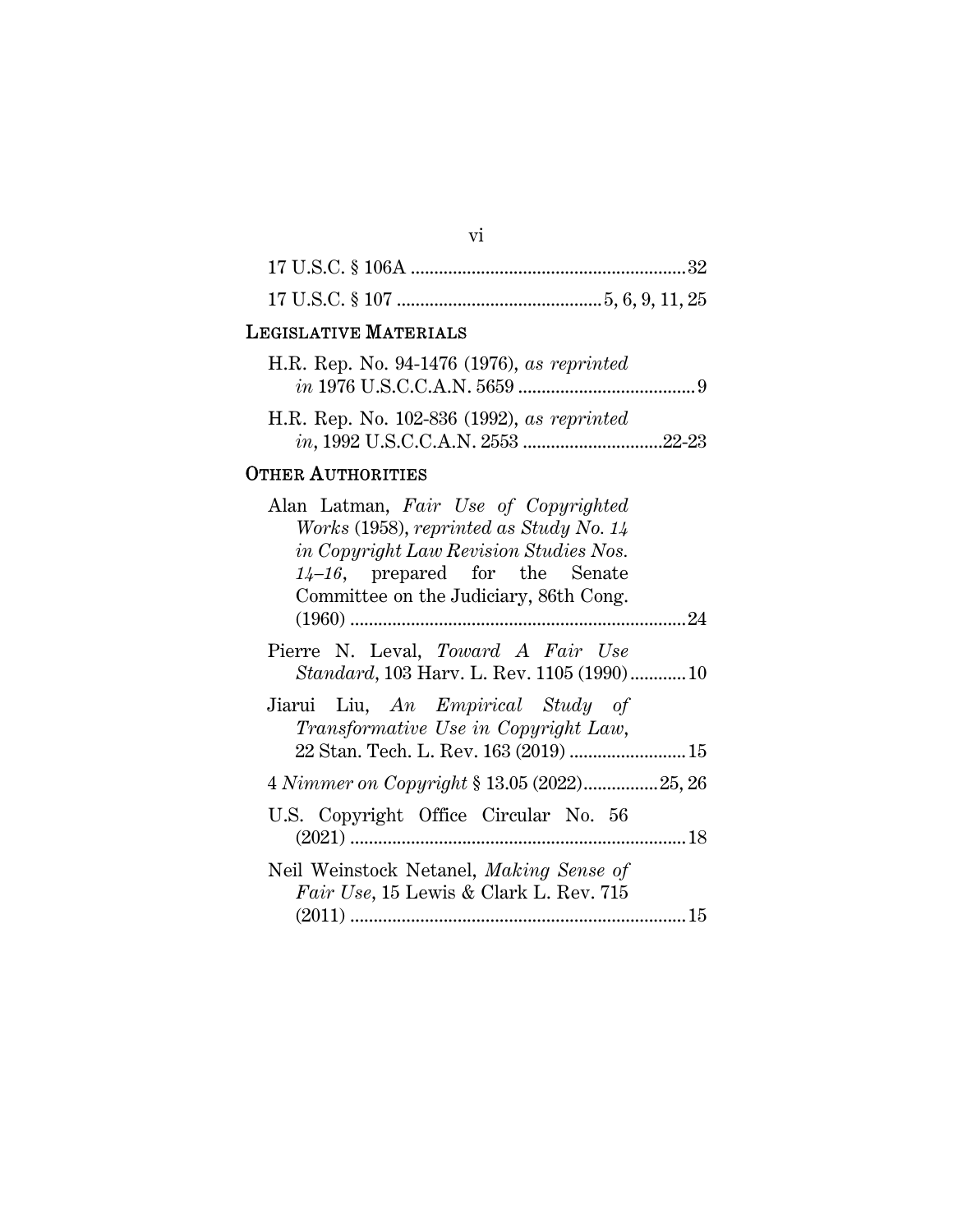# STATEMENT OF IDENTITY AND INTEREST OF AMICUS CURIAE<sup>1</sup>

The Copyright Alliance is a non-profit, nonpartisan, public interest and educational organization representing the copyright interests of over two million individual creators and 15,000 organizations in the United States, across the spectrum of copyright disciplines. The Copyright Alliance is dedicated to advocating policies that promote and preserve the value of copyright and to protecting the rights of creators and innovators.

The Copyright Alliance represents individual creators including authors, photographers, performers, artists, software developers, musicians, journalists, directors, songwriters, and many others. In addition, the Copyright Alliance represents the interests of book and journal publishers, motion picture studios, video game publishers, software companies, music publishers, sound recording companies, sports leagues, broadcasters, guilds, unions, newspaper and magazine publishers, and many other organizations. These diverse individuals and organizations all rely on copyright law to protect their ability to pursue a

<sup>1</sup> Pursuant to Supreme Court Rule 37.6, counsel for amicus curiae states that no counsel for a party authored this brief in whole or in part. No counsel or party made a monetary contribution intended to fund the preparation or submission of this brief, and no person other than amicus or its counsel made such a contribution. The parties have provided written consent to the filing of this amicus brief.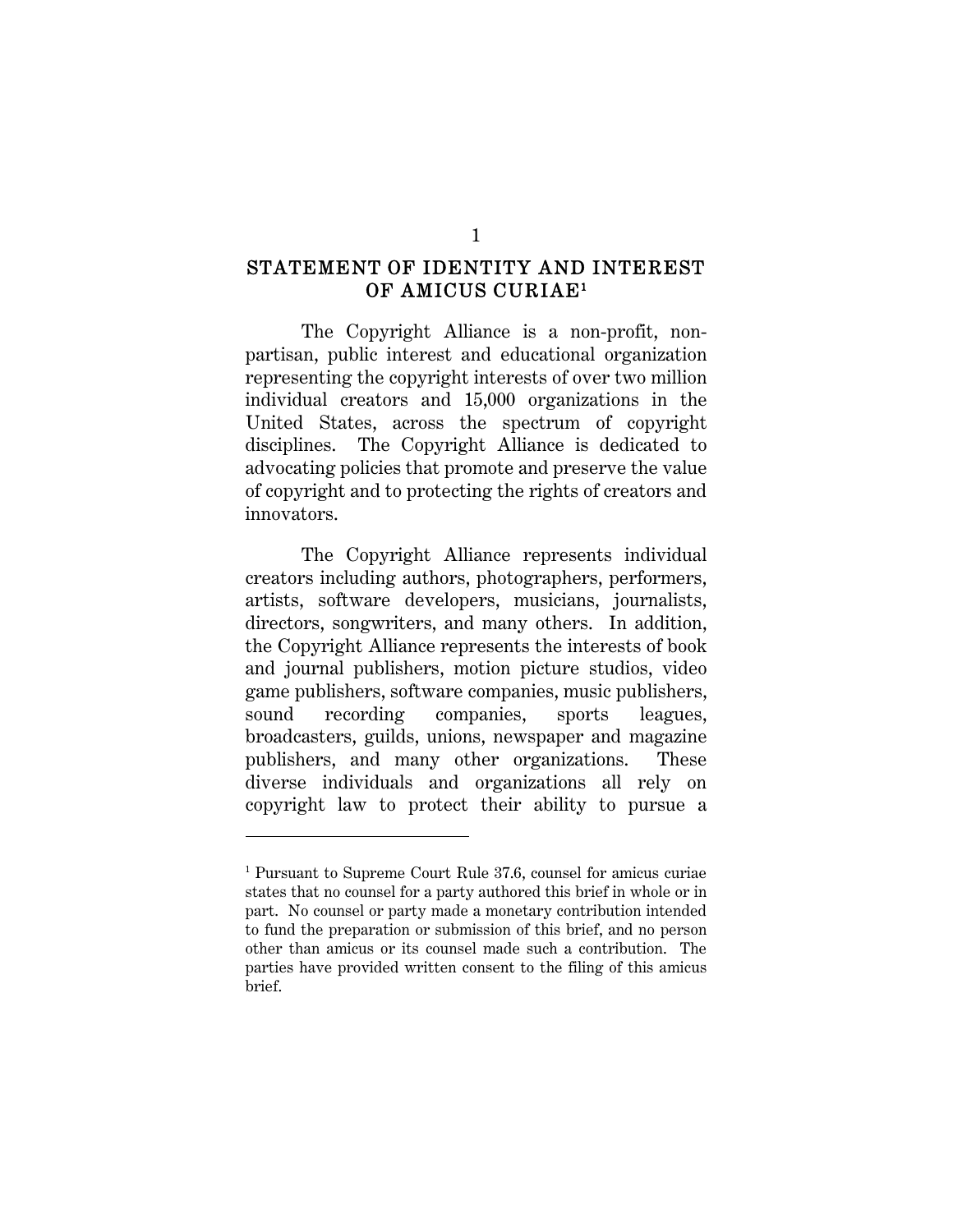livelihood based on creativity and innovation, and to safeguard their investments in their creation and dissemination of copyrighted works.

As particularly relevant to this case, the Copyright Alliance has individual members who both license their preexisting works for use in new works and who make fair use of preexisting works. The Copyright Alliance also has organizational members that represent the interests of individuals who engage in those creative endeavors. Copyright Alliance members therefore depend on a proper balance between the exclusive statutory right to control the creation of derivative works and the ability of secondary users to make fair use of preexisting works. That balancing requires an appropriately circumscribed fair use doctrine that furthers the purposes of copyright law, both by protecting the rights of copyright owners and by promoting the creation of new works.

The Copyright Alliance takes no position on the ultimate resolution of Petitioner's fair use defense, and thus submits this brief in support of neither party. The question presented in this case asks only whether Petitioner's use of Respondents' copyrighted photograph was "transformative," which implicates just one of the four factors courts must balance when considering a claim of fair use under Section 107. Thus, the question presented can and should be resolved without a conclusive determination of whether Petitioner's use qualifies as a fair use. Focusing on this narrow question, the Copyright Alliance seeks to underscore the importance of interpreting the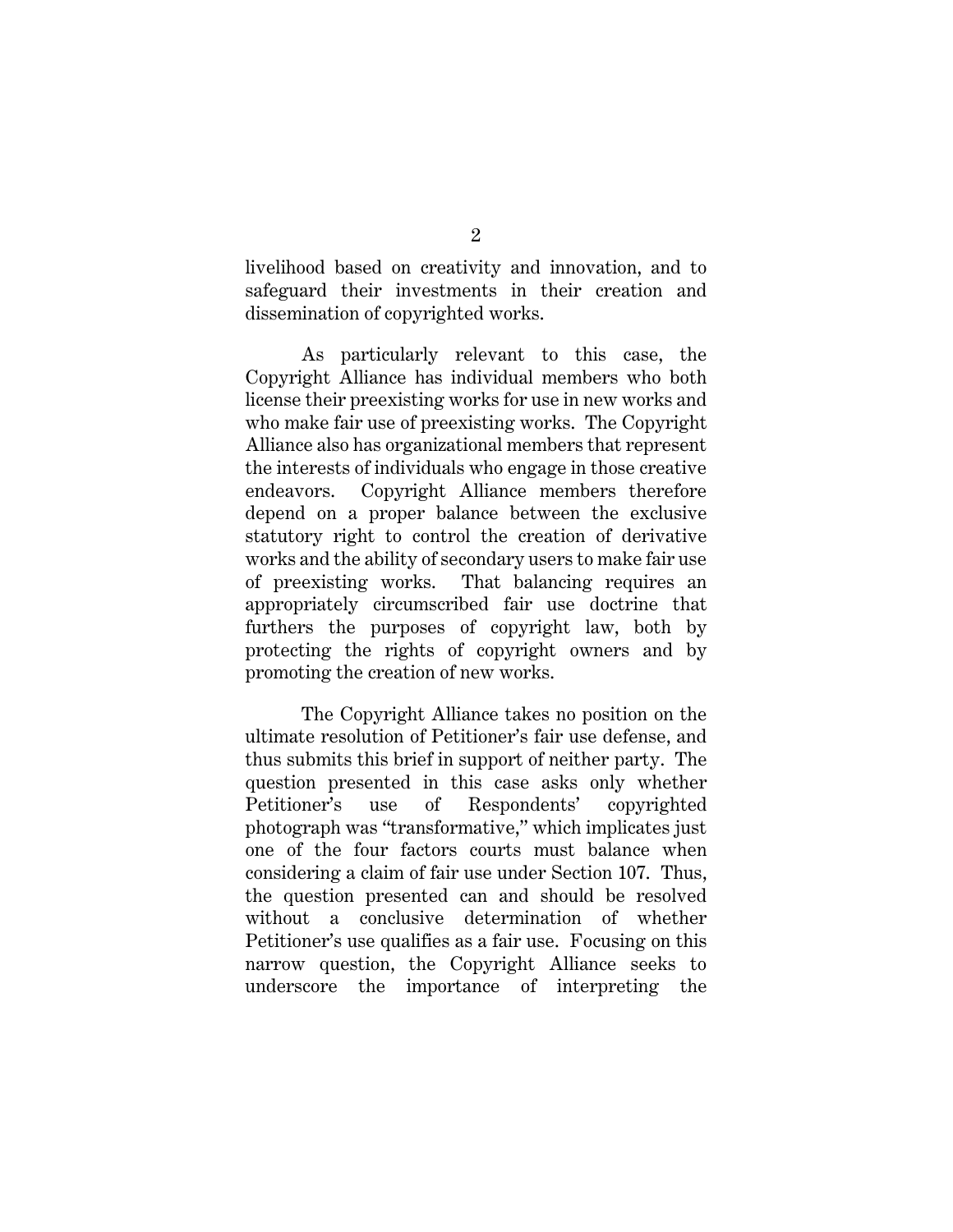Copyright Act in a manner that draws a clear line between transformative uses, as that term is used in the fair use context, and uses that violate a copyright holder's exclusive right to prepare derivative works under Section 106(2). The Copyright Alliance also seeks to caution against the increasingly elevated weight courts have afforded to transformative use analyses and to emphasize the continued importance of the other three factors of the fair use test—in particular, the fourth factor—that are not directly at issue here.

In answering the question presented, the Court should not embrace Petitioner's position. Petitioner's proposed test for transformative use risks permitting anyone who makes a minor alteration to a preexisting work to claim that the new work reflects a different meaning or message and therefore qualifies as a transformative use. Such an outcome would risk negating a copyright owner's exclusive right to control the creation of derivative works.

As a practical matter, that result would also harm the creative community and stifle the creativity of the artists, authors, and other creators that constitute the Copyright Alliance's members. Indeed, expanding the scope of fair use, as Petitioner advocates, would permit unauthorized use of many works that presently require a derivative work license from the copyright owner. Many such uses have in fact been licensed for decades. The robust existence of such licensing markets is critical to ensuring that all creators are incentivized to create new, original works of authorship and able to reap the full benefit of their work. The Copyright Alliance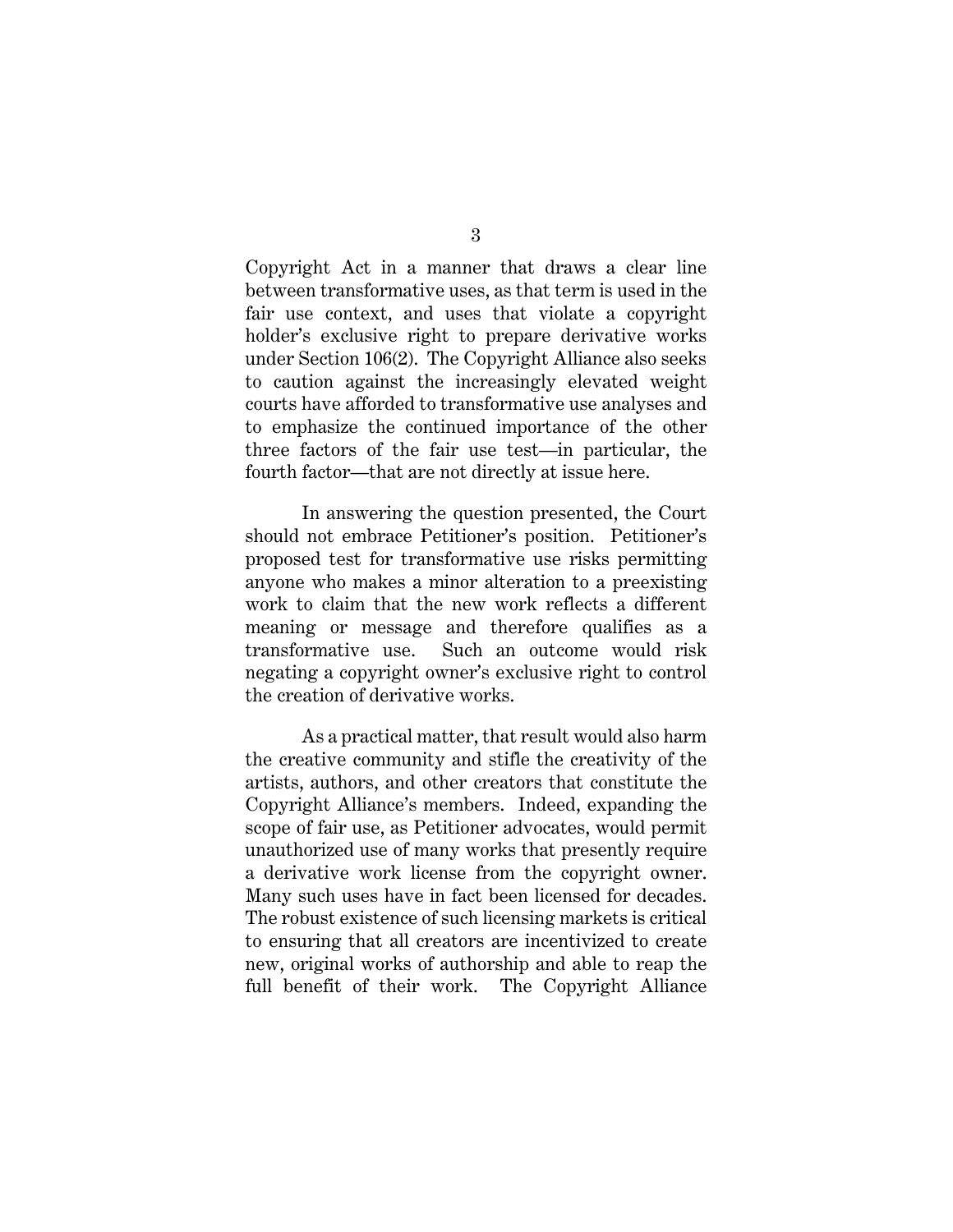therefore submits this brief to ensure that principles of fair use are properly subject to the copyright owner's right to control derivative works in a manner consistent with copyright's goals of incentivizing the creation and distribution of works that are vital to our nation's cultural, scientific, and technological progress.

#### SUMMARY OF ARGUMENT

This case arises at the intersection of a copyright owner's exclusive right to control the creation of derivative works found in Section 106 of the Copyright Act and the exception to that right that permits a third party to use preexisting copyrighted works to make new works that qualify as fair use pursuant to Section 107 of the Copyright Act. This Court previously considered this issue nearly thirty years ago in *Campbell v. Acuff-Rose Music, Inc.*, 510 U.S. 569 (1994). There, the Court held that a significant inquiry in deciding fair use is "whether and to what extent the new work is 'transformative.'" *Id.* at 579. Although the word "transformative" does not appear anywhere in Section 107, the question of whether a use of a copyrighted work is "transformative" has come to dominate not just the fair use factor to which the Court applied it in *Campbell*, but the entire fair use analysis. That trend has reached a point where the transformative use inquiry unduly encroaches on and engulfs the copyright owner's exclusive right to control the creation of derivative works. With this case, the Court now has the opportunity to clarify and correct the scope and meaning of "transformative" and the impact of such a finding on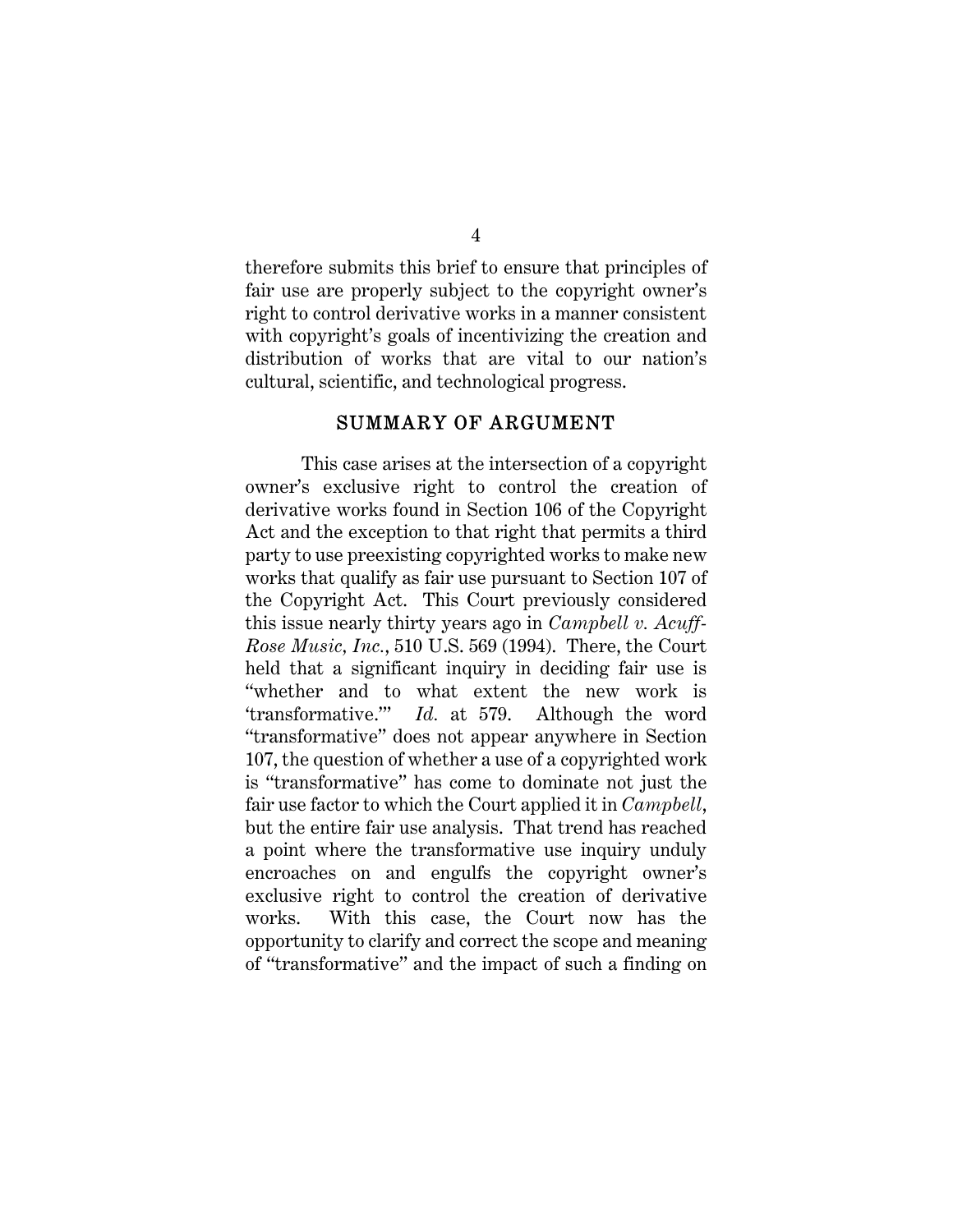the ultimate determination of whether a use constitutes fair use under Section 107.

As a threshold matter, elevating the importance of the "transformative use" inquiry is contrary to the language and purpose of the Copyright Act. Section 106 of the Copyright Act grants copyright owners the exclusive right to control the creation of derivative works, including works that are "based upon one or more preexisting works" that have been "transform[ed]." 17 U.S.C. § 101. However, the fair use provision does not expressly mention "transformative use" at all. 17 U.S.C. § 107. Thus, interpreting "transformative use" so broadly as to encroach on the exclusive right to control the creation of derivative works improperly favors a judicial interpretation of a statute over that statute's own express language. Such an interpretation risks upsetting the economic conditions and right to control that incentivize creativity. Indeed, copyright is the engine of creativity, as it incentivizes individuals to create art by promising them the exclusive right to reap the benefits of their work. Properly conceived, the fair use exception should function as a limited safety valve to prevent copyright law from being so rigidly applied that it prevents "criticism, comment, news reporting, teaching …, scholarship, or research" and other similar uses. 17 U.S.C. § 107. The fair use exception was never intended to serve as a broad license to use existing works freely whenever the user modifies the existing work.

Petitioner's articulation of what constitutes a transformative use would lower the bar so significantly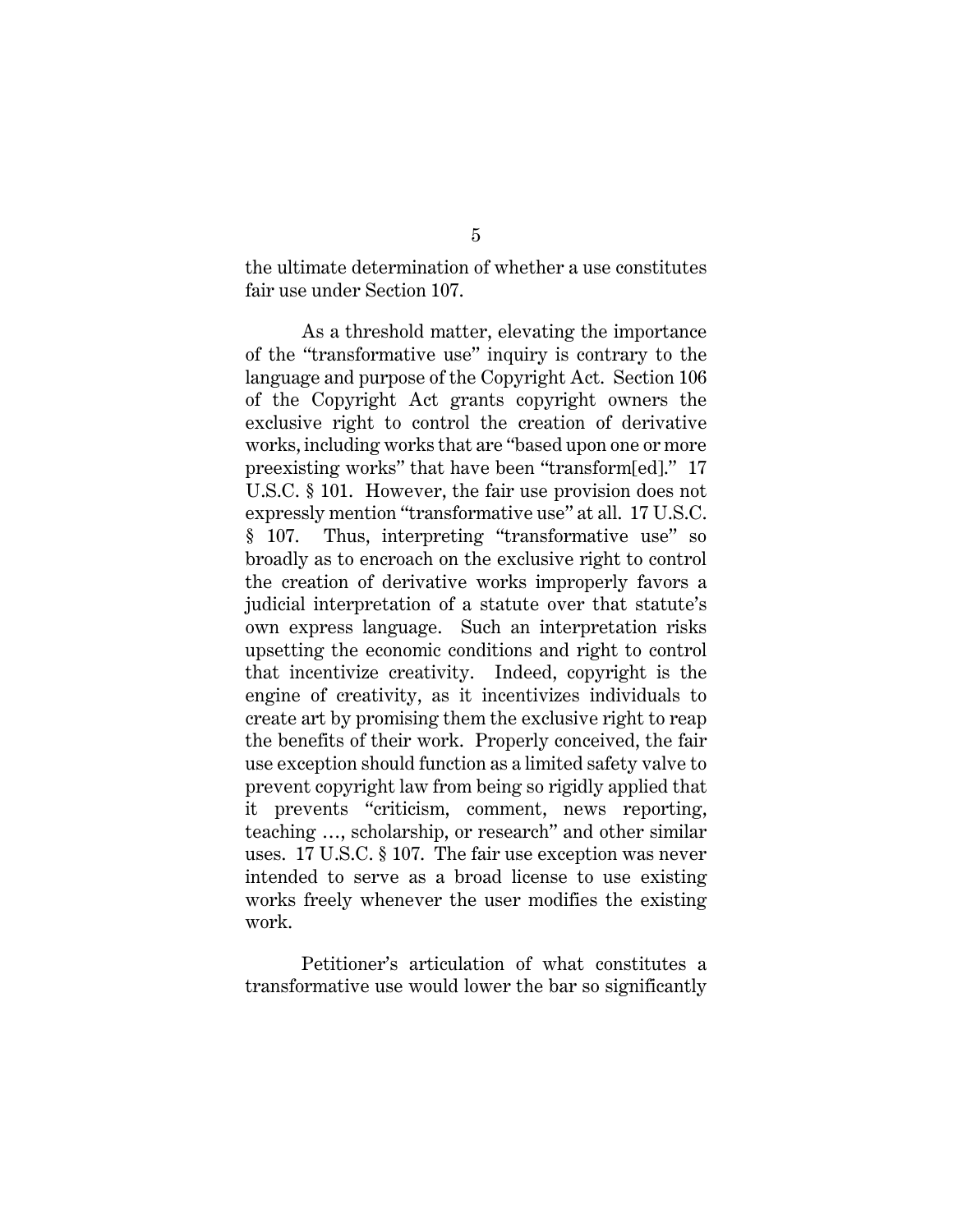that practically any secondary use could clear it. Indeed, Petitioner articulates a test that looks only to whether a secondary work adds new expression, meaning, or message. But that is not, and has never been, the test for transformative use: The test requires a subsequent use of a preexisting work to have a "further purpose or different character" from the original. *Campbell*, 510 U.S. at 579. That test is properly derived from the first fair use factor, which requires the court to consider "the purpose and character of the use." 17 U.S.C. § 107(1).

By arguing that new expression, meaning, or message alone is sufficient to constitute a transformative use, Petitioner seeks to disassociate the transformative use inquiry from the statute and turn the inquiry from a holistic examination of the use at issue into a perfunctory examination that nearly any secondary user could satisfy. The holistic examination of transformative use requires both an inquiry into whether the purpose of the use is consistent with those set forth in the preamble to Section 107 and whether the character of the new work is sufficiently different from the original.

Ultimately, the Court should articulate a standard for any "transformative use" inquiry that incorporates the following principles, all of which are grounded in the language and purpose of the Copyright Act. First, because the exclusive derivative work right is expressly stated in the Copyright Act and fair use is an affirmative defense, the baseline for any consideration should be that the secondary use is infringing and that the secondary user bears the burden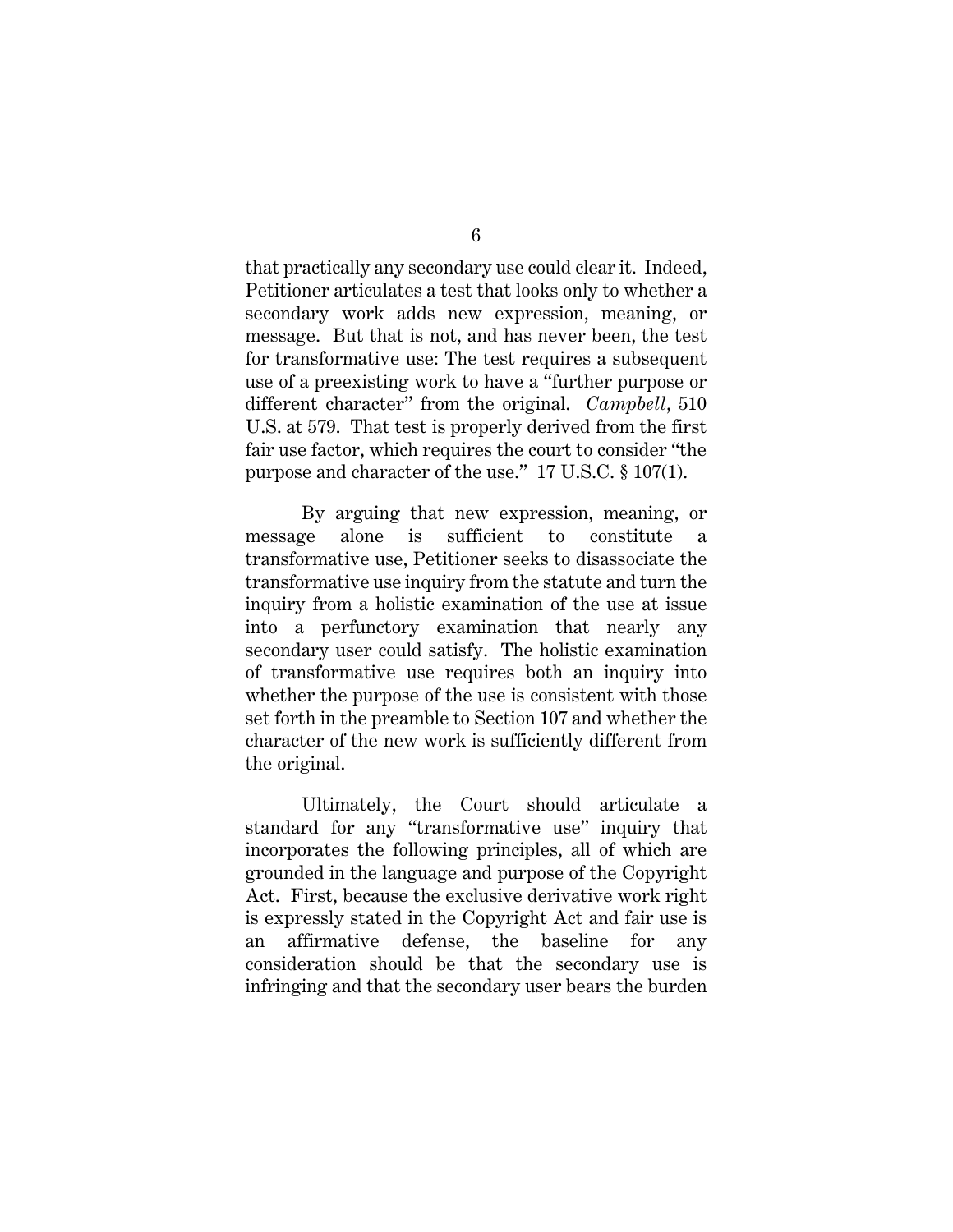to demonstrate that the use qualifies as a fair use under Section 107. Second, the language of the first factor in Section 107—which requires consideration of both the "purpose and character" of the use at issue—must frame any consideration of whether a use is "transformative." In light of that language, courts should consider on a sliding scale both whether the use was for a transformative purpose—in other words, whether the preexisting work was used for a reason closely tied to one of the examples in the preamble of Section 107—and whether the character of the use was such that the preexisting work was sufficiently altered so that the secondary work does not supersede the original. Third, this analysis must be done objectively, without consideration of the subjective assessments of the artist, experts, or the judge. If these principles are followed, the test for "transformative use" will be consistent with the Copyright Act and will properly balance the interests of both copyright owners and secondary users.

#### ARGUMENT

# I. A Copyright Owner's Exclusive Right To Control Derivative Works Should Not Be Undermined By A User's Ability To Invoke A "Transformative Use."

The Copyright Act expressly grants to copyright owners, among other things, the right to "prepare derivative works." 17 U.S.C. § 106(2). This right is essential to the creative and economic incentives built into copyright law: It permits copyright owners to control not just the production and distribution of their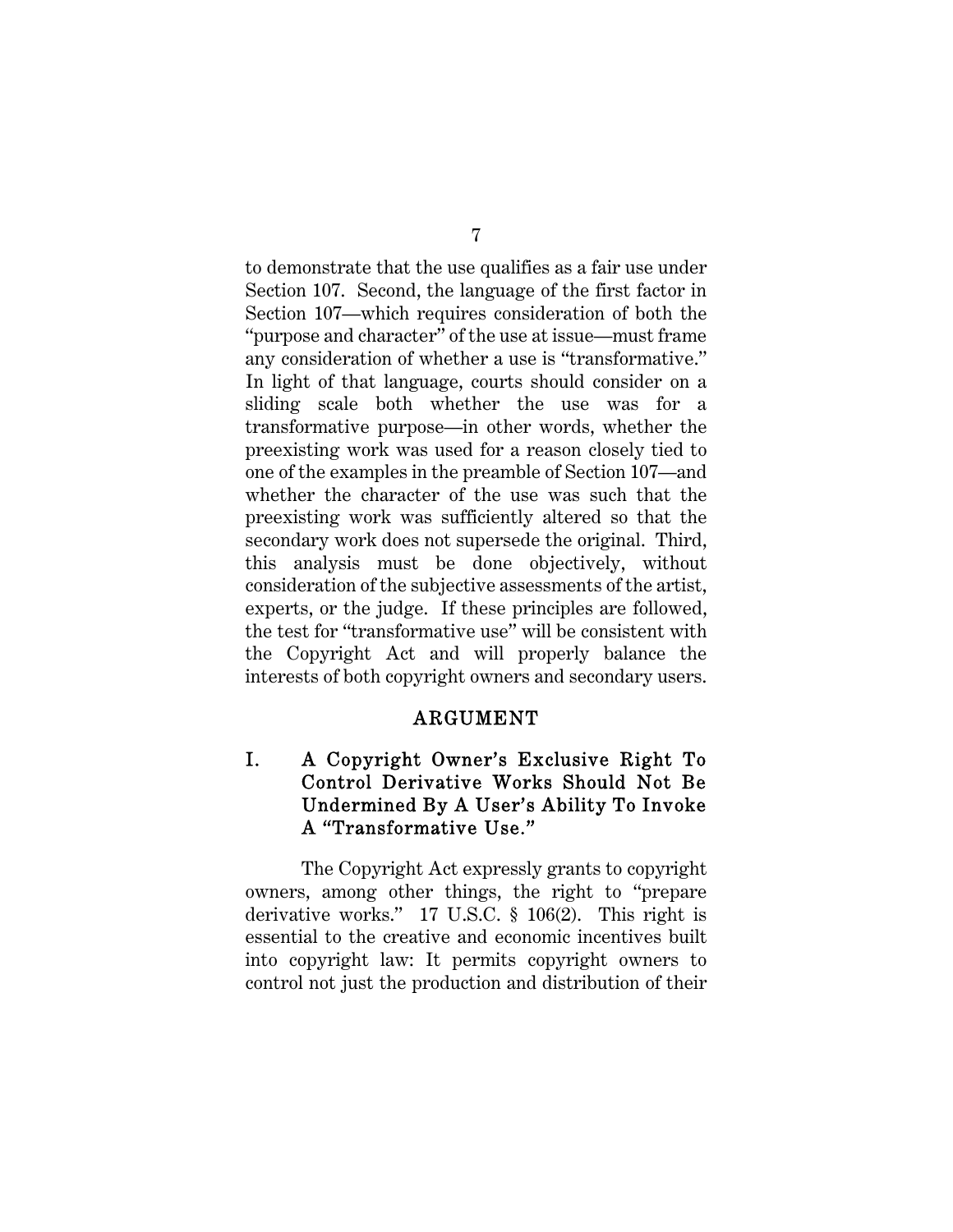works but also further uses that might be made of those works. Thus, copyright owners can decide for themselves whether and when to permit their works to be published in different forms or media and on what creative or economic terms.

Congress expressly defined a derivative work as one "based upon one or more preexisting works," that "recast[s], *transform[s]*, or adapt[s]" the original. 17 U.S.C. § 101 (emphasis added). Later, this Court held that when a secondary use of a copyrighted work is "transformative," it is more likely to qualify as a fair use. *Campbell*, 510 U.S. at 579. This language has created a conflict that has plagued courts since *Campbell*: When does a new work "transform" a preexisting work (and is thus a derivative work requiring authorization from the copyright owner), and when is such use of a preexisting work "transformative" (and thus more likely to be fair use)?

Principles of statutory interpretation make clear that wherever the line is drawn, the ability of users to claim their uses of preexisting works are "transformative" cannot overwhelm the exclusive right granted to copyright owners to control derivative works. When interpreting a statute, it is the task of the court "to fit, if possible, all parts into an harmonious whole," and, therefore, interpret the section at issue so as not to conflict with other provisions. *Roberts v. Sea-Land Servs., Inc*., 566 U.S. 93, 100 (2012) (quoting *FTC v. Mandel Brothers, Inc*., 359 U.S. 385, 389 (1959)). Thus,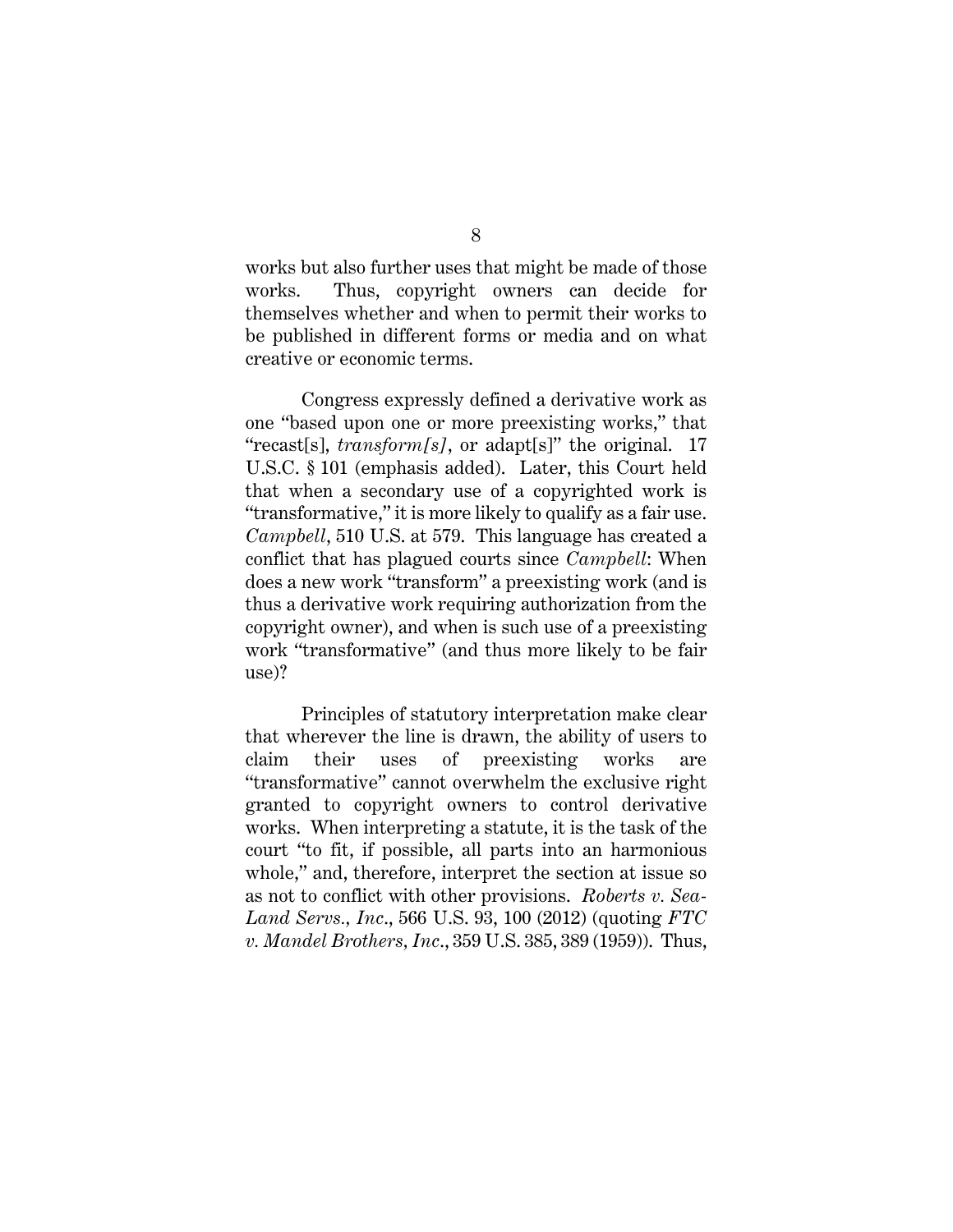the range of uses that are "transformative" must be cabined.<sup>2</sup>

That the derivative work right should have primacy is clear from the origins of the two interests at stake. The derivative work statutory language was established by Congress and included among core exclusive rights under copyright law, alongside the rights to reproduce or distribute a copyrighted work. 17 U.S.C. § 106. In fact, the House Report indicates that Congress considered the derivative work right "fundamental" to enacting the Copyright Act of 1976. H.R. Rep. No. 94-1476, at 61 (1976), *as reprinted in* 1976 U.S.C.C.A.N. 5659, 5674.

By contrast, the "transformative use" standard is not in the Copyright Act. Instead, it was developed by courts as a means of interpreting the language of the first fair use factor, which states that courts should consider "the purpose and character of the use, including whether such use is of a commercial nature or is for nonprofit educational purposes." 17 U.S.C. § 107(1). When this Court decided *Campbell*, it introduced the "transformative use" inquiry as a frame to analyze that factor, drawing the term from a law review article by Judge Pierre Leval. 510 U.S. at 579. The Court used

<sup>2</sup> While Petitioner summarily claims that a secondary use can both be a derivative work and constitute fair use, Pet'r's Br. at 51–52, the test that Petitioner advocates would render enormous numbers of derivative works as "transformative." That outcome would effectively nullify the express right of copyright owners to control the creation of derivative works.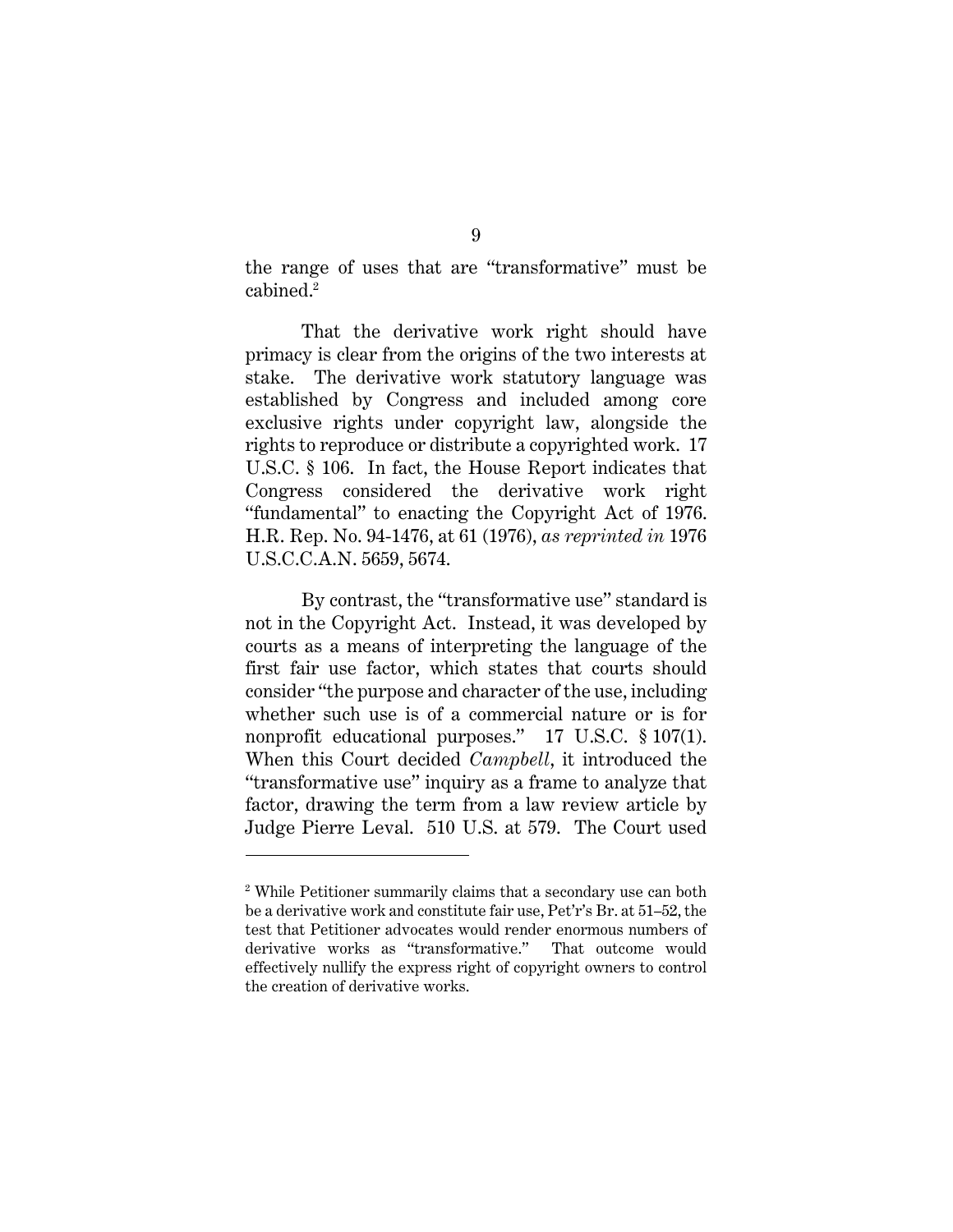this formulation to describe generally the examples of appropriate fair use purposes in the preamble of Section 107, as a way to "look[] to whether the use is for criticism, or comment, or news reporting, and the like." *Id.* at 578–79. The Court concluded that the work at issue in *Campbell*, a parody, "ha[d] an obvious claim to transformative value" as a "form[] of criticism." *Id.* at 579. This finding was consistent with Judge Leval's articulation of the first fair use factor. To Judge Leval, a use was "transformative" where the secondary work was employed "in a different manner or for a different purpose" than the original. Pierre N. Leval, *Toward A Fair Use Standard*, 103 Harv. L. Rev. 1105, 1111 (1990). The transformative use inquiry is, therefore, a means of interpreting Section 107 to determine whether the secondary work's purpose and character differs sufficiently from the original's so as not to "supersede[] the objects' of the original creation" and thus impinge on the copyright owner's exclusive rights. *Campbell*, 510 U.S. at 579 (quoting *Folsom v. Marsh*, 9 F. Cas. 342, 348 (C.C.D. Mass. 1841) (Story, J.)).

Because the derivative work right is grounded in the express language of the Copyright Act but the transformative use inquiry derives from judicial interpretation of that Act, the Court should not expand its conception of "transformative use" to the point that it effectively nullifies the plain language of Sections 101 and 106 of the statute. Indeed, if the Court permitted any transformation of a preexisting work of any kind to be "transformative" for the purposes of fair use, it would be irreconcilable with the statutory derivative work right. *See Kienitz v. Sconnie Nation LLC*, 766 F.3d 756,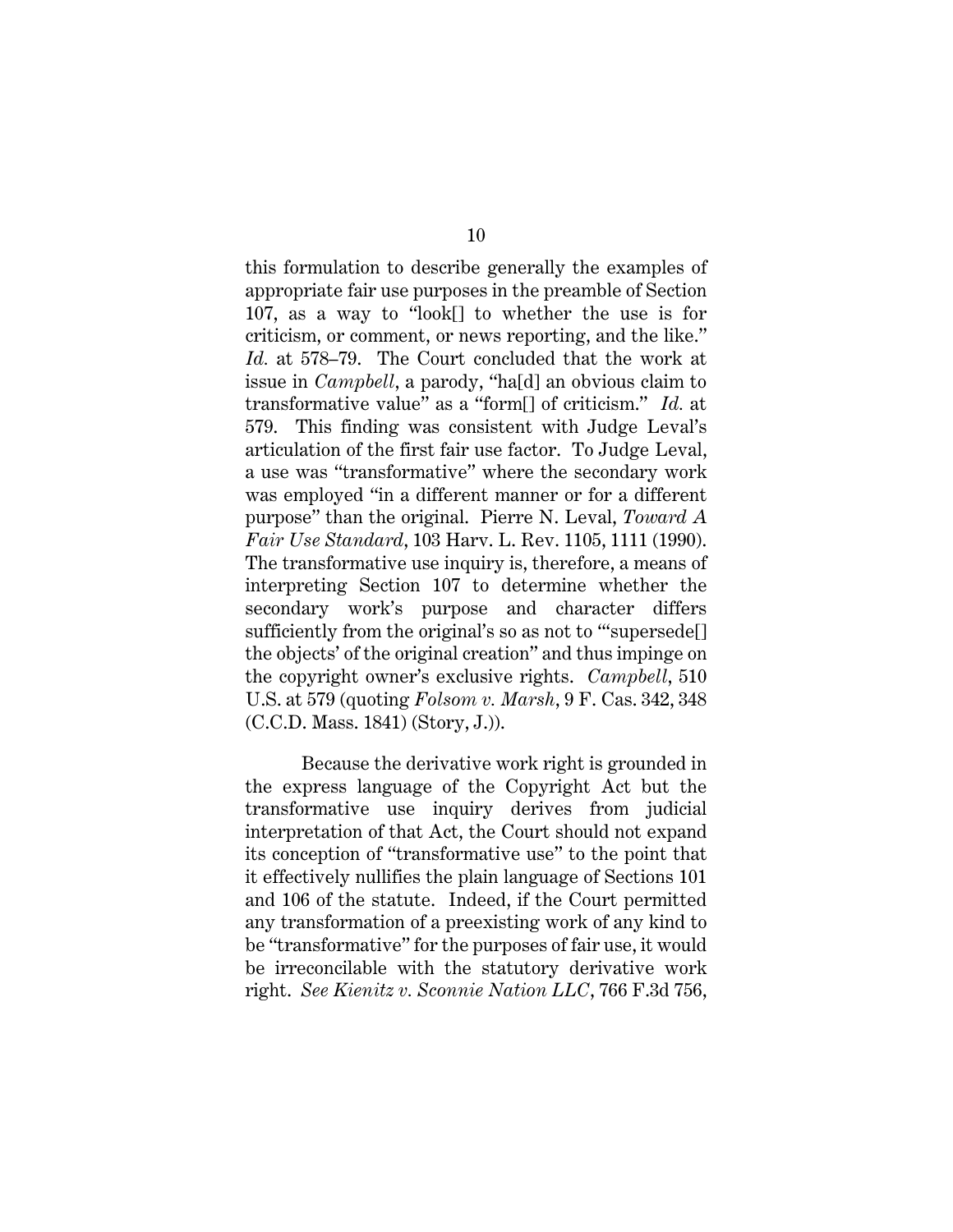758 (7th Cir. 2014) (Easterbrook, J.) ("[A]sking exclusively whether something is 'transformative' not only replaces the list in § 107 but also could override 17 U.S.C. § 106(2), which protects derivative works."). By limiting the scope of uses that are considered "transformative" so as not to limit the derivative work right, the Court can give force to both Sections 106 and 107 of the Copyright Act.

# II. Petitioner Argues For An Overbroad Test That Would Nullify The Derivative Work Right.

Petitioner proposes a test that would effectively nullify the derivative work right and wreak havoc on the creative industries of the Copyright Alliance's members. The Court should reject this test as being contrary to decades of settled copyright law and as a sweeping policy change that Congress never authorized.

# A. The First Fair Use Factor Requires Consideration Of Whether A Secondary Use Has A Further Purpose Or Different Character.

When analyzing the first fair use factor, *Campbell* directed courts to consider, among other things, whether a new work "adds something new, with a further purpose or different character, altering the first with new expression, meaning, or message." 510 U.S. at 579. That standard is based on Section 107, which requires consideration of the "purpose and character of the use" at issue. 17 U.S.C. § 107. Petitioner would have the Court upend this standard and instead embrace a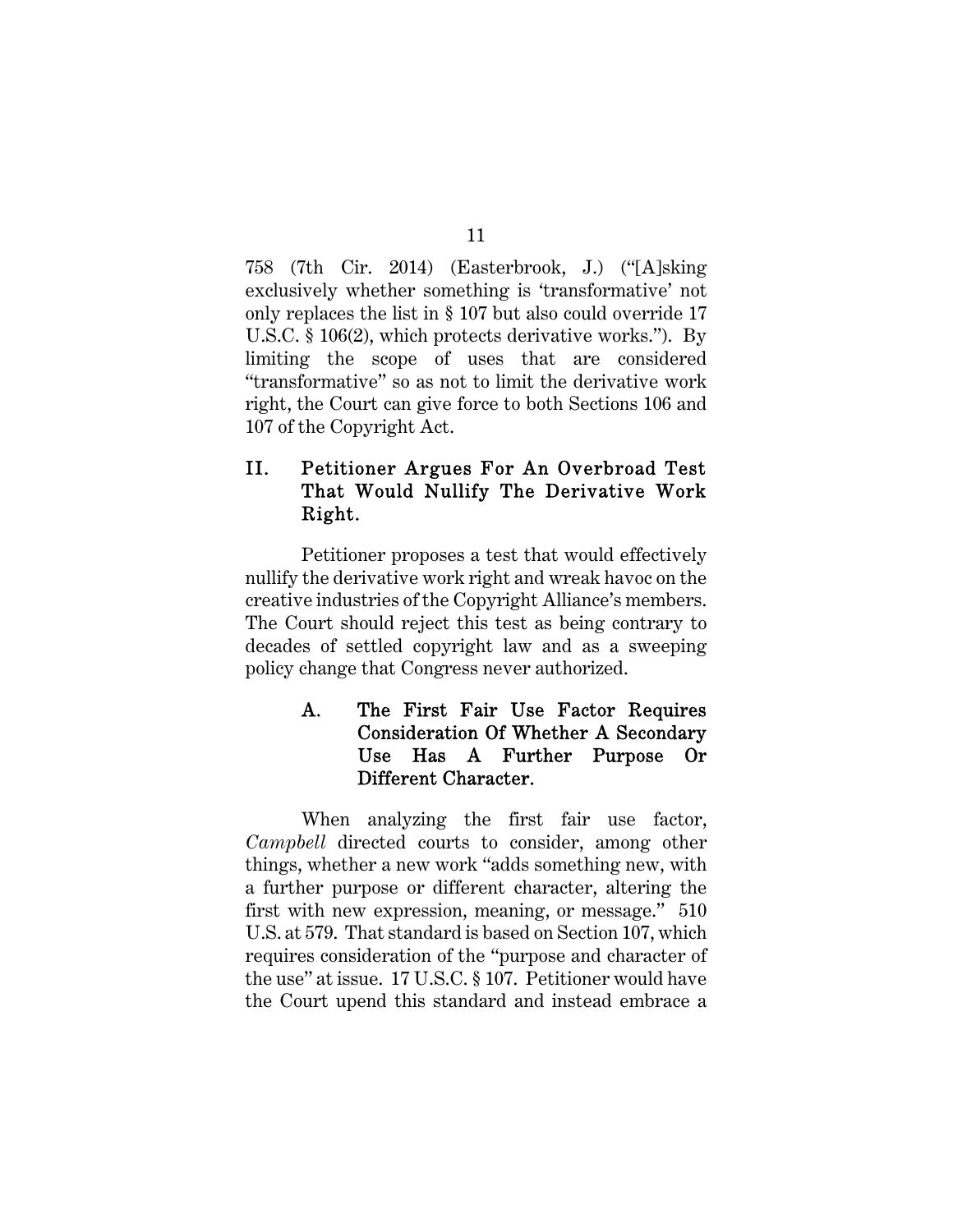test that is untethered to the express language of the Copyright Act.

Indeed, Petitioner presents this inquiry as turning merely on whether the secondary work conveys a "difference in meaning or message" from the preexisting work. Pet'r's Br. at 36. Petitioner even goes so far as to argue that *any* difference in meaning or message "*is* a difference in 'purpose.'" *Id.* at 52.

That test has no foundation in either Section 107—where the words "meaning" and "message" do not appear—or *Campbell*. In *Campbell*, the Court did not consider *only* whether the new work conveyed a different "meaning or message." Rather, it considered whether the *purpose* of the new work—parody—was sufficient to constitute fair use and whether the new work reasonably could be conceived as containing parody. *See* 510 U.S. at 579–83. Consistent with the language of Section 107, that analysis looked beyond the narrow question of whether the new work contained some additional meaning or message not in the preexisting work.

Unsurprisingly, all of the circuits to consider this issue since *Campbell* have agreed that the test requires a consideration of whether the secondary use is of a "further purpose or different character," not merely whether it includes a new meaning or message. *See Monsarrat v. Newman*, 28 F.4th 314, 321 (1st Cir. 2022); *MidlevelU, Inc. v. ACI Info. Grp.*, 989 F.3d 1205, 1221 (11th Cir.), *cert. denied*, 141 S. Ct. 2863 (2021); *Dr. Seuss Enters., L.P. v. ComicMix LLC*, 983 F.3d 443, 452 (9th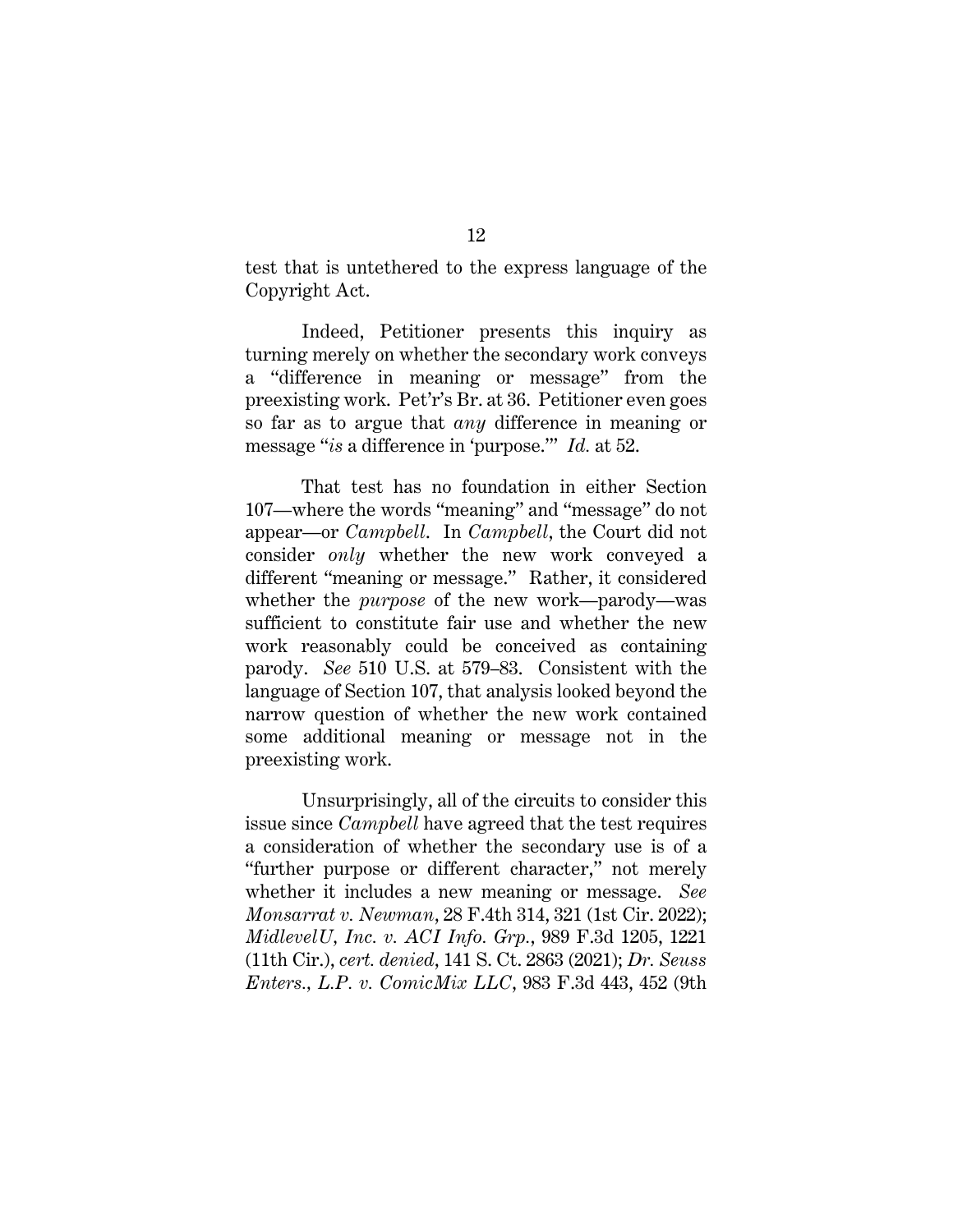Cir. 2020), *cert. denied*, 141 S. Ct. 2803 (2021); *Am. Soc'y for Testing & Materials v. Public.Resource.Org, Inc*., 896 F.3d 437, 449–51 (D.C. Cir. 2018); *TCA Television Corp. v. McCollum*, 839 F.3d 168, 180 (2d Cir. 2016); *Balsley v. LFP, Inc*., 691 F.3d 747, 758–59 (6th Cir. 2012); *Brownmark Films, LLC v. Comedy Partners*, 682 F.3d 687, 693 (7th Cir. 2012); *Murphy v. Millennium Radio Grp. LLC*, 650 F.3d 295, 306 (3d Cir. 2011); *Gaylord v. United States*, 595 F.3d 1364, 1372 (Fed. Cir. 2010); *A.V. ex rel. Vanderhye v. iParadigms, LLC*, 562 F.3d 630, 638 (4th Cir. 2009); *Veeck v. S. Bldg. Code Cong. Int'l, Inc*., 293 F.3d 791, 823 (5th Cir. 2002); *see also Hill v. Pub. Advoc. of the United States*, 35 F. Supp. 3d 1347, 1358 (D. Colo. 2014); *Antioch Co. v. Scrapbook Borders, Inc*., 291 F. Supp. 2d 980, 992 (D. Minn. 2003).

Moreover, this Court itself affirmed only last year that satisfying the first fair use factor requires a further purpose or different character. *See Google LLC v. Oracle Am., Inc*., 141 S. Ct. 1183, 1203 (2021) (examining the copying's "'purpose[s]' and 'character'" (quoting 17 U.S.C. § 107(1))).

Contrary to Petitioner's assertion, however, *Google* did not purport to address this inquiry as a general matter nor "establish a straightforward rule" building on *Campbell*. Pet'r's Br. at 36. Instead, as the Second Circuit correctly recognized, *Google* was expressly limited to consideration of software. The Court took pains to clarify that its opinion did not "change[] the nature of" traditional copyright concepts nor "overturn or modify … earlier cases involving fair use." 141 S. Ct. at 1208. Rather, because it was "difficult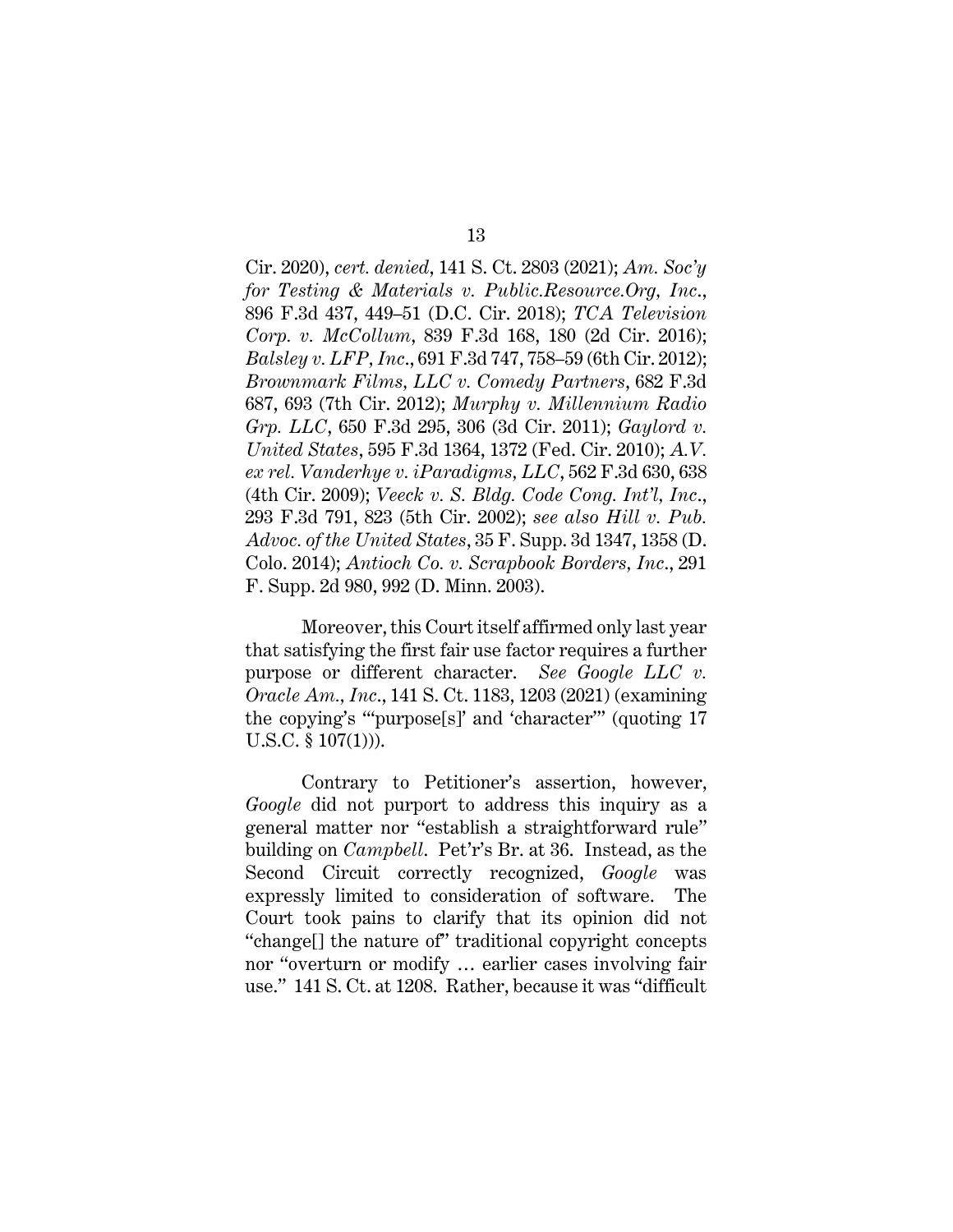to apply traditional copyright concepts in [the software] world," it looked to first principles of fair use and applied them to a specific context. *Id.* at 1208–09. In the transformative use analysis, the Court stressed that it was taking into account "the realities of how technological works are created and disseminated." *Id.*  at 1199. It noted that because a broad view of "purpose" would prevent some clearly fair uses of software, such as teaching, "to stop [at a broad purpose analysis] would severely limit the scope of fair use *in the functional context of computer programs*." *Id.* at 1203 (emphasis added). In that specific context, the Court looked to a "more specifically described" purpose and character. *Id.*  It further noted that, in the context of computer programs, Google's actions "can further the development of computer programs" and that such copying was "necessary" for the computer programming industry to function, and took into account that such actions were common in that industry. *Id.* at 1203–04. This context-specific consideration is fitting in the special case of software and represents the flexibility the fair use analysis affords.

Thus, Petitioner's attempt to turn the transformative use inquiry from a holistic analysis tied to the express language of Section 107 into a checkbox inquiry that asks only whether a secondary use has a different meaning or message is contrary to law.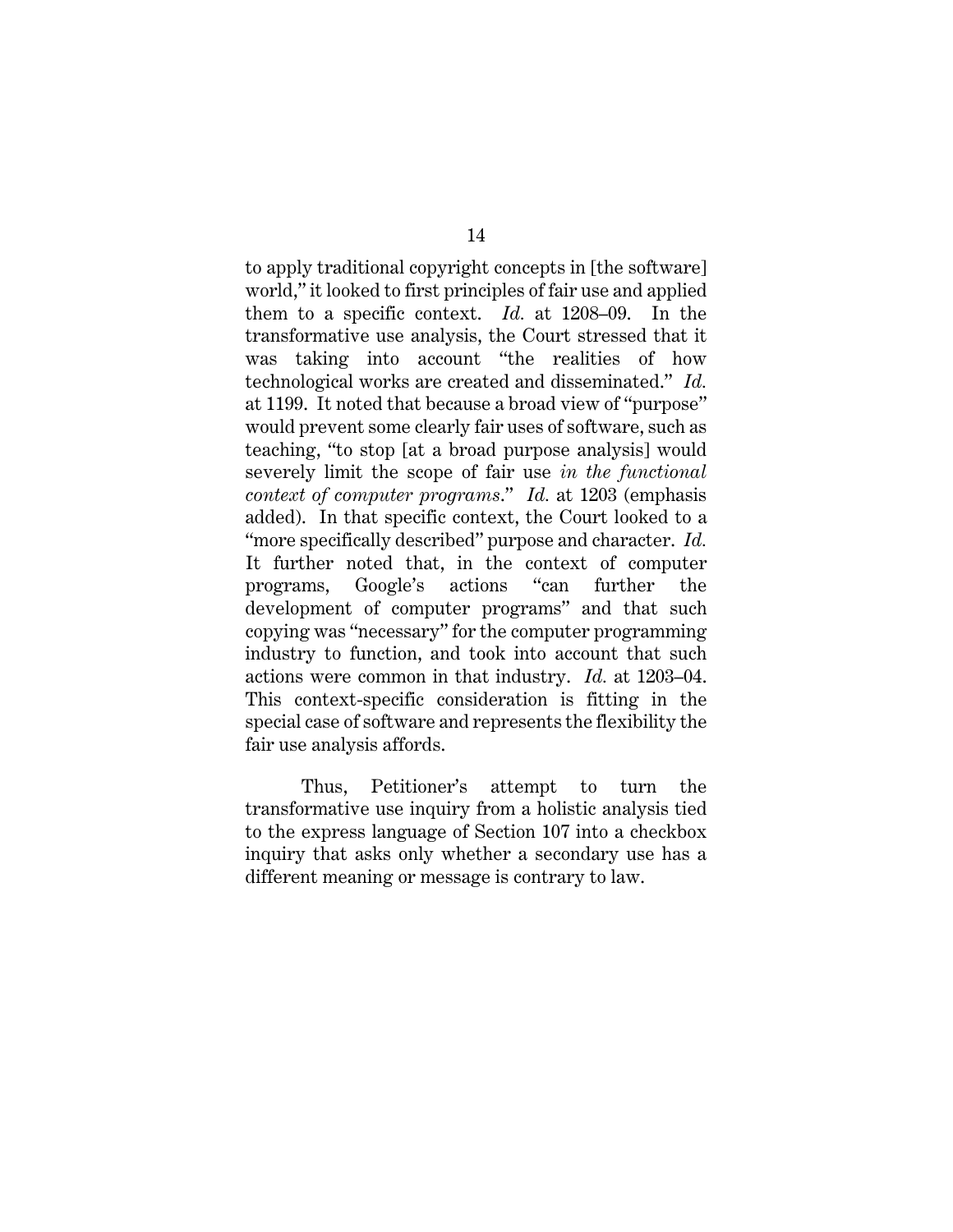### B. Petitioner's Test Would Upend Existing And New Creative Industries.

The creative industries represented by the Copyright Alliance's members rely on a balance between licensing derivative works and making fair use of preexisting works. Those industries depend on this balance, which has helped create billion-dollar industries and incentivizes creators—including individual creators, small businesses, and large corporations—to create and disseminate a diverse array of creative expression for the public to enjoy. Indeed, the copyright industries collectively employed nearly 11.7 million workers in 2019, accounting for 7.71% of all U.S. employment, and added over \$2.5 trillion to the U.S. GDP.

Adopting Petitioner's "meaning or message" test for transformative use would threaten this vibrant creative ecosystem. As a practical matter, a determination that a use is transformative almost always means a court concludes it is also fair use.<sup>3</sup> So, if

<sup>&</sup>lt;sup>3</sup> A 2011 study found that of all the fair use cases decided in 2006 through 2010, the defendant won 100% of the time when the court found the subject use to be transformative. Neil Weinstock Netanel, *Making Sense of Fair Use*, 15 Lewis & Clark L. Rev. 715, 754–55 (2011). Since that time, the Copyright Alliance is aware of only one circuit court decision holding that a use was transformative but not fair. *See Fox News Network, LLC v. Tveyes, Inc.*, 883 F.3d 169, 180–81 (2d Cir. 2018); *see also* Jiarui Liu, *An Empirical Study of Transformative Use in Copyright Law,* 22 Stan. Tech. L. Rev. 163, 185–86 (2019) (finding that transformative use was the only statistically significant subfactor driving the first factor determination). Notwithstanding this reality, *Campbell* made clear that all four fair use factors must be balanced against each other,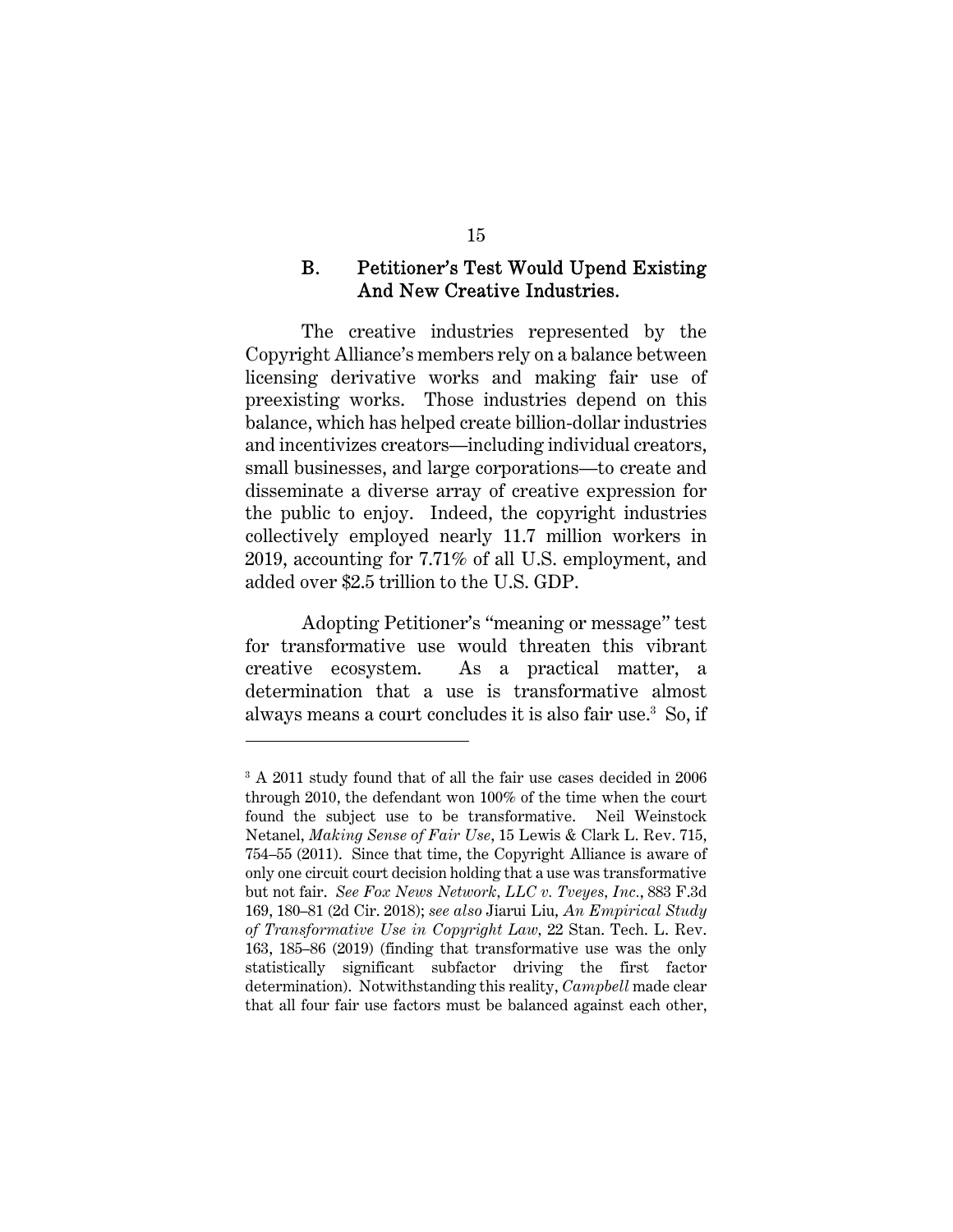*only* new expression, meaning, or message were required to make a secondary use transformative, large swaths of secondary works that are currently licensed would presumptively become fair use. Below are only some examples of the disruption that adoption of Petitioner's test could cause in the Copyright Alliance members' industries:

 Film, Theater, Books, and Video Games: In storytelling industries like film, theater, book, and video games, stories and characters are often licensed between mediums. Ever since the film industry began, filmmakers have paid authors for the right to make adaptations of their works, allowing the owners of the preexisting works to reap the benefits of the creativity in those works and incentivizing authors to create new works that might also be licensed for film.

Similarly, there is a popular market of making films from plays and vice versa—for example, the recent stage adaptations of Disney cartoons and the films *Doubt*, *West Side Story*, *Frost/Nixon*, and *In the Heights*—and of making video games

and that no one factor should be dispositive. *See Campbell*, 510 U.S. at 578 ("[T]he four statutory factors [may not] be treated in isolation, one from another. All are to be explored, and the results weighed together, in light of the purposes of copyright."); *id.* at 594 (rejecting any presumption to address the first or fourth factors in determining whether a transformative use is fair). As discussed in more detail below, the Court should take this opportunity to reaffirm this holistic approach. *See infra* at 32.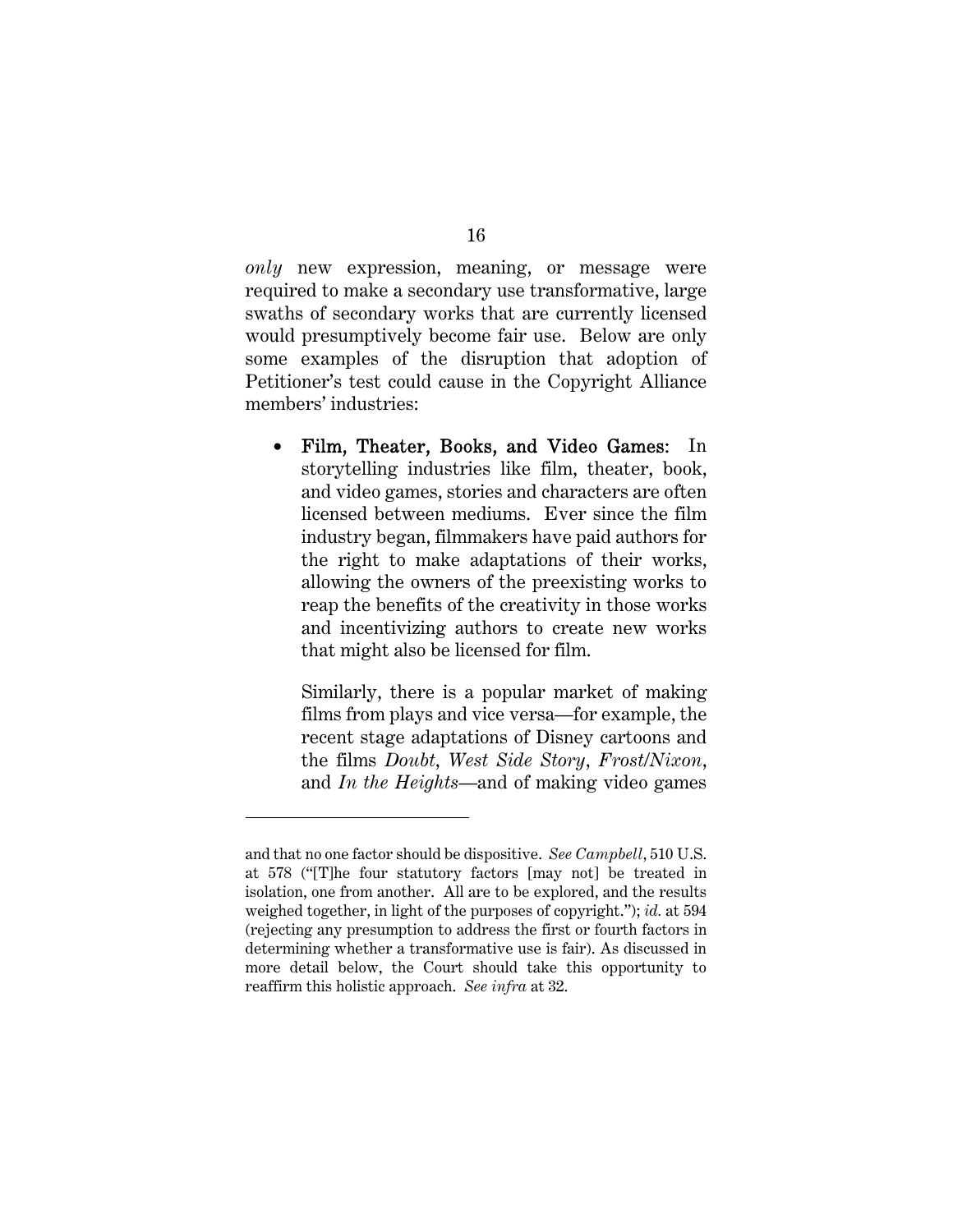### from films and vice versa, such as the Resident Evil films or the Star Wars video games.

Licensing markets also exist for characters. For instance, a movie studio entered into a licensing agreement for Star Wars-themed episodes of the popular television series *Family Guy*, featuring Star Wars characters rendered in the distinctive cartoon style of the television show. Further, *The Lego Movie* obtained licenses to use a number of characters in the film, including Batman, Albus Dumbledore of Harry Potter, and The Cowardly Lion from *The Wizard of Oz*. Studios have also licensed "crossover" comic books mixing cartoon, film and/or television characters.

These adaptations are, as Judge Lynch observed below, "paradigmatic example[s] of derivative work[s]." Pet'r's App. 19a. But Petitioner's test would upend this licensing market and permit secondary users to take what they want without any repayment to copyright owners. Adaptations almost always "add" to the original in some way: They might change the tone of the original through new music, dialogue, or staging, change the moral or political tone, or even alter plot points to stress or destress certain aspects of the story. With this new expression, meaning, and message, an adaptation would almost always be transformative under Petitioner's test, and as a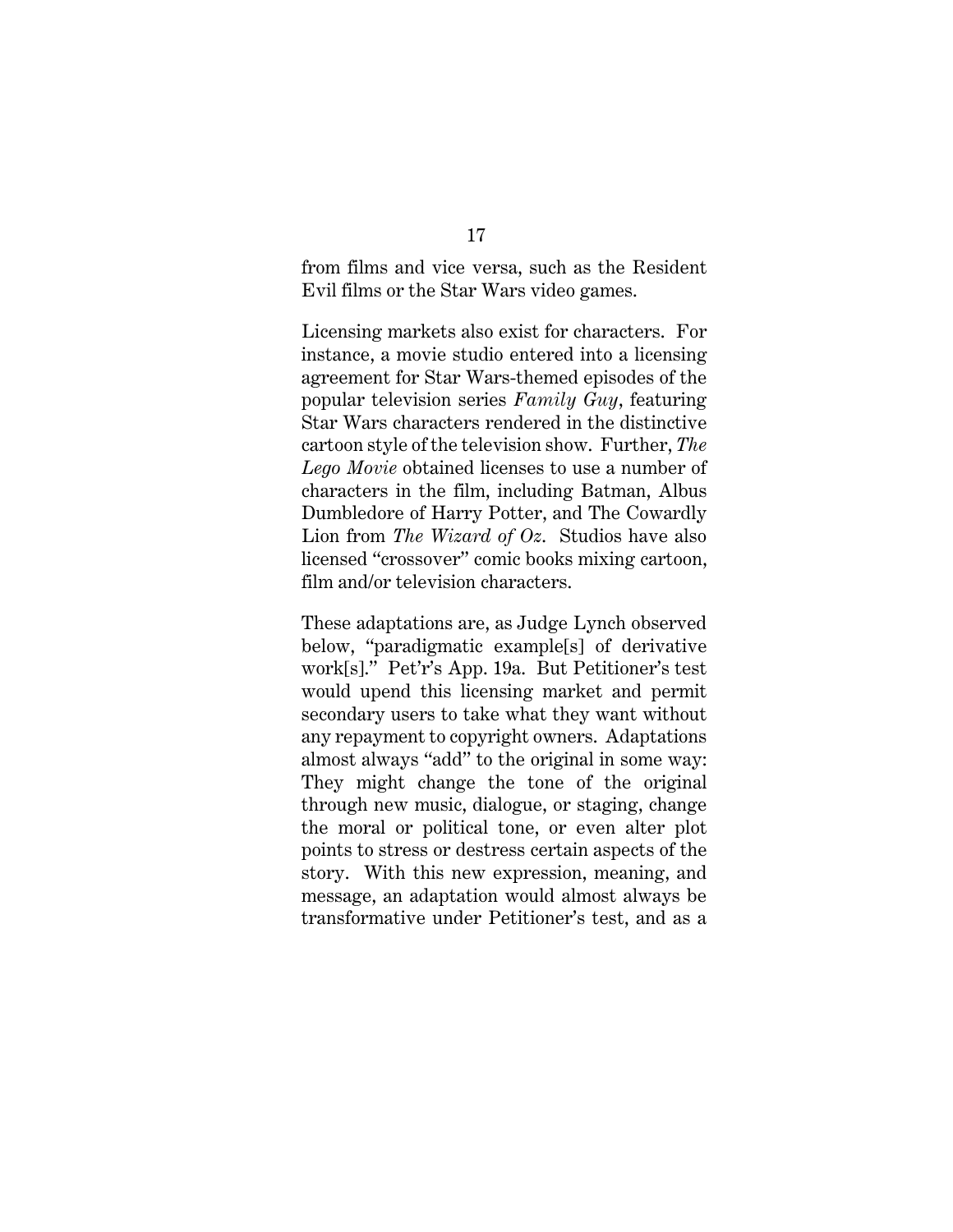practical matter, courts will almost always find it to be fair use. *See supra* at 15 & n.3.<sup>4</sup>

• Music: In the music industry, recording artists regularly use preexisting sound recordings in ways that do not comment on or criticize them, as source material for new sound recordings through processes known as sampling, subsampling, remixing, stemming, or mashing up. Since the development of the technologies making such practices inexpensive and quick to accomplish, a regime has emerged in which copyright holders license those uses. Indeed, the U.S. Copyright Office expressly recognizes that such uses constitute derivative works of preexisting sound recordings. *See* U.S. Copyright Office Circular No. 56 at 2–3 (2021) (citing mashups as an example of derivative sound recording).

This common understanding in the recording industry strikes a proper balance: It allows older sound recordings to continue to be profitable, and newer works to adapt and incorporate older

<sup>4</sup> In addition, Petitioner's test would cast doubt on previously decided cases that determined the licensing market for book, television, and film guides and other adaptations. *See, e.g., Dr. Seuss Enters.*, 983 F.3d 443; *Twin Peaks Prods. v. Publ'ns Int'l, Ltd*., 996 F.2d 1366 (2d Cir. 1993); *Penguin Random House LLC v. Colting*, 270 F. Supp. 3d 736 (S.D.N.Y. 2017); *Paramount Pictures Corp. v. Carol Publ'g Grp.*, 11 F. Supp. 2d 329 (S.D.N.Y. 1998), *aff'd*, 181 F.3d 83 (2d Cir. 1999).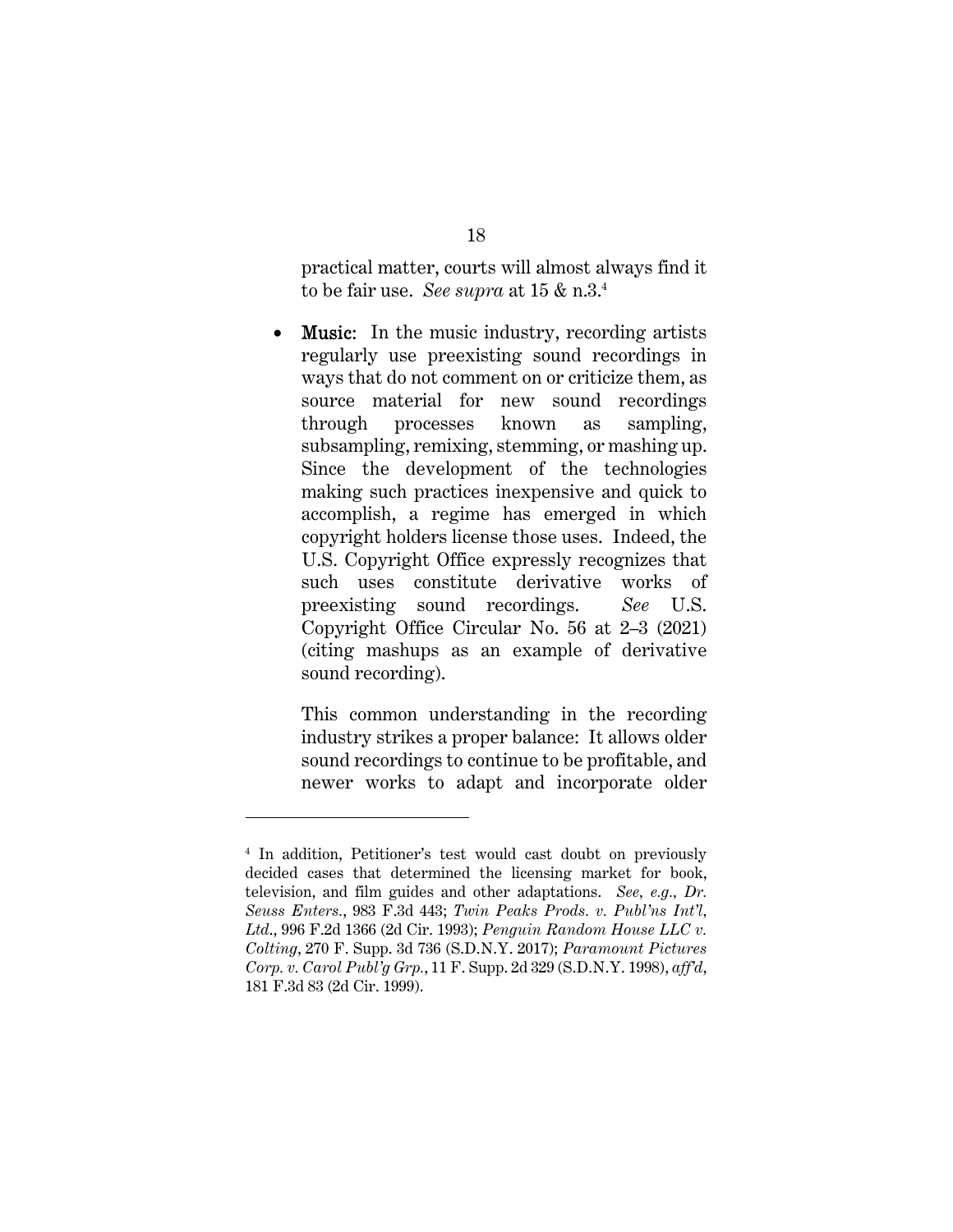works, thus permitting and incentivizing future creativity. The sampling generally does not change the purpose of the original song; the new sound recording, like the preexisting one, is recorded music meant to entertain the listener. But sampling or remixing often alters the prior song in at least a minimal way, such as by cutting only a specific few bars, thus adding new expression; an artist sometimes inserts the sample into the new song with a different theme, thus adding a new meaning. Therefore, sampling would often be transformative under Petitioner's test, and may well become presumptively so. As a consequence, copyright owners would see their sound recordings sampled and reused without any control over or payment for those uses.

• Photography and Visual Arts: One of the key methods photographers use to commercialize their work is licensing their photographs for secondary uses. For instance, news photographers, who capture crucial moments in ways inaccessible to anyone else, license their photographs to others wishing to illustrate an event at which they were not present. Other photographers license their photographs for artist references.

Petitioner's test would disrupt those markets. A photograph could be altered slightly and thus gain new expression and new meaning—for instance, by using a simple tool like Adobe Photoshop or a readily available Instagram filter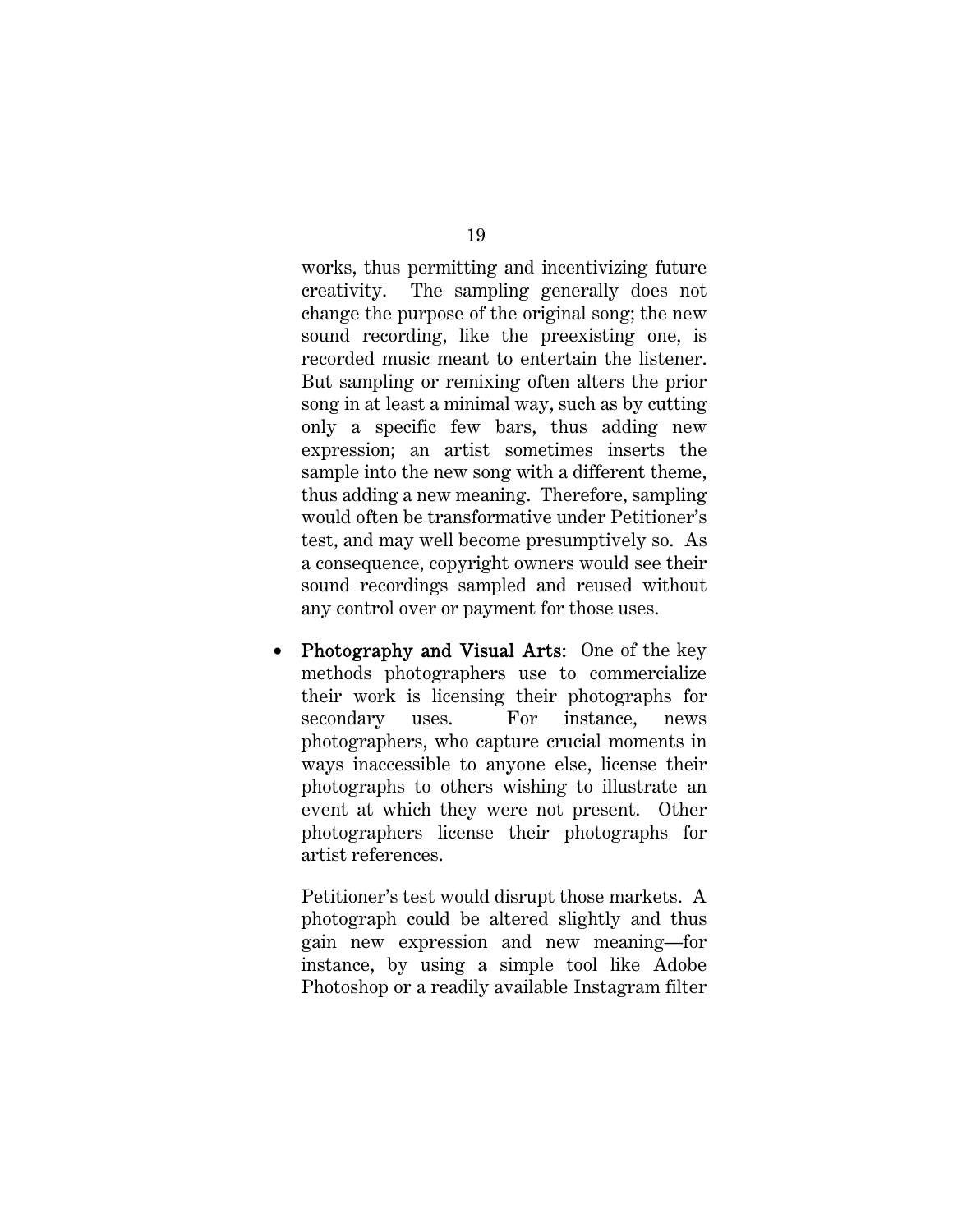to darken the image to communicate a meaning of dread, or by cropping the photograph to shift the viewer's focus from one component of the image to another. A secondary user could then take that photograph and use it with impunity, and the original photographer would be unable to prevent it or be properly remunerated for their creativity. This alteration would be so easy, it may effectively gut the photography licensing market, severely harming commercial photographers in particular.

Further, all visual arts could be vulnerable in the same way as photography. Merely taking a photograph of a preexisting work of visual art and adding a filter could be sufficient to make it transformative. This would destroy the market for licensing derivative works of such preexisting works.

• New Technologies: Petitioner's test would also have a devastating impact on how copyrighted works are used with new technologies. For instance, companies are developing "metaverses," which are virtual reality environments where users can build, create, and interact with each other and the world. In these metaverses, users could, for instance, view recorded performances of their favorite musicians, model their avatars after their favorite film or TV characters, or see their favorite artworks transformed into three dimensions.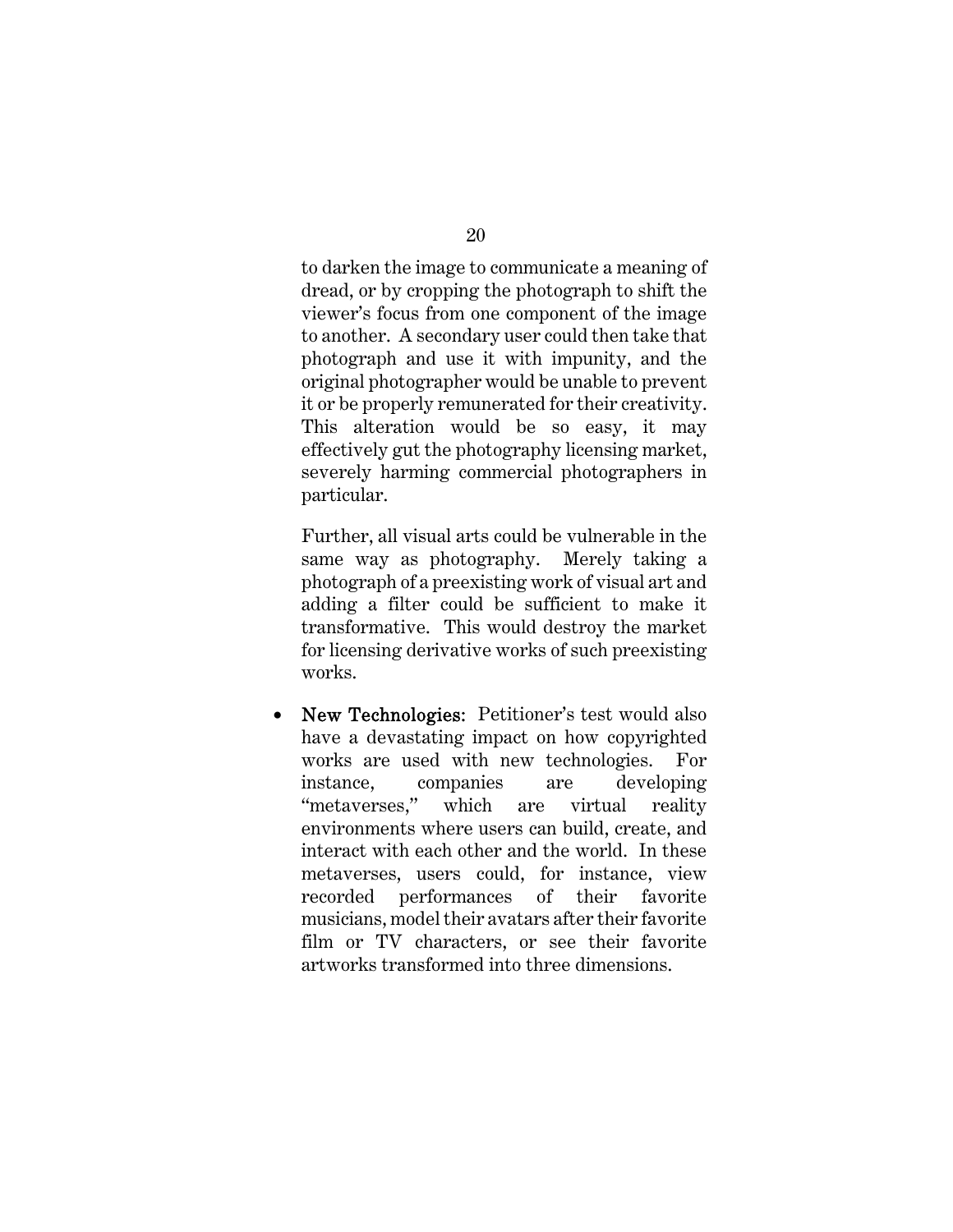Under the plain language of the Copyright Act, any of these new versions are derivative works: They take the original work and "transform" it into a new setting. But a secondary user could also claim that there is new meaning, such as in the expression of the art in the three-dimensional metaverse or in the use of an avatar to represent their identification with the character. Thus, under Petitioner's test, it is conceivable that *any* movement from the preexisting work into these new technologies could be transformative. If, as technology companies advertise, society soon will be functioning in virtual as well as physical spaces, it cannot be that a creator has no rights over the movement of a creative work into the virtual space.

As these examples demonstrate, copyright owners derive significant value from controlling derivative uses of their works, and the prospect of that value incentivizes the creation of original works. Copyright law was designed to protect and encourage that creative work. To hold otherwise and elevate the fair use defense over the exclusive rights granted to copyright owners would invert these basic policies of copyright law and would mark a sea change in creative industries. That change would benefit secondary users like Petitioner here, but it would disincentivize creators from making original works in the first instance across all creative industries.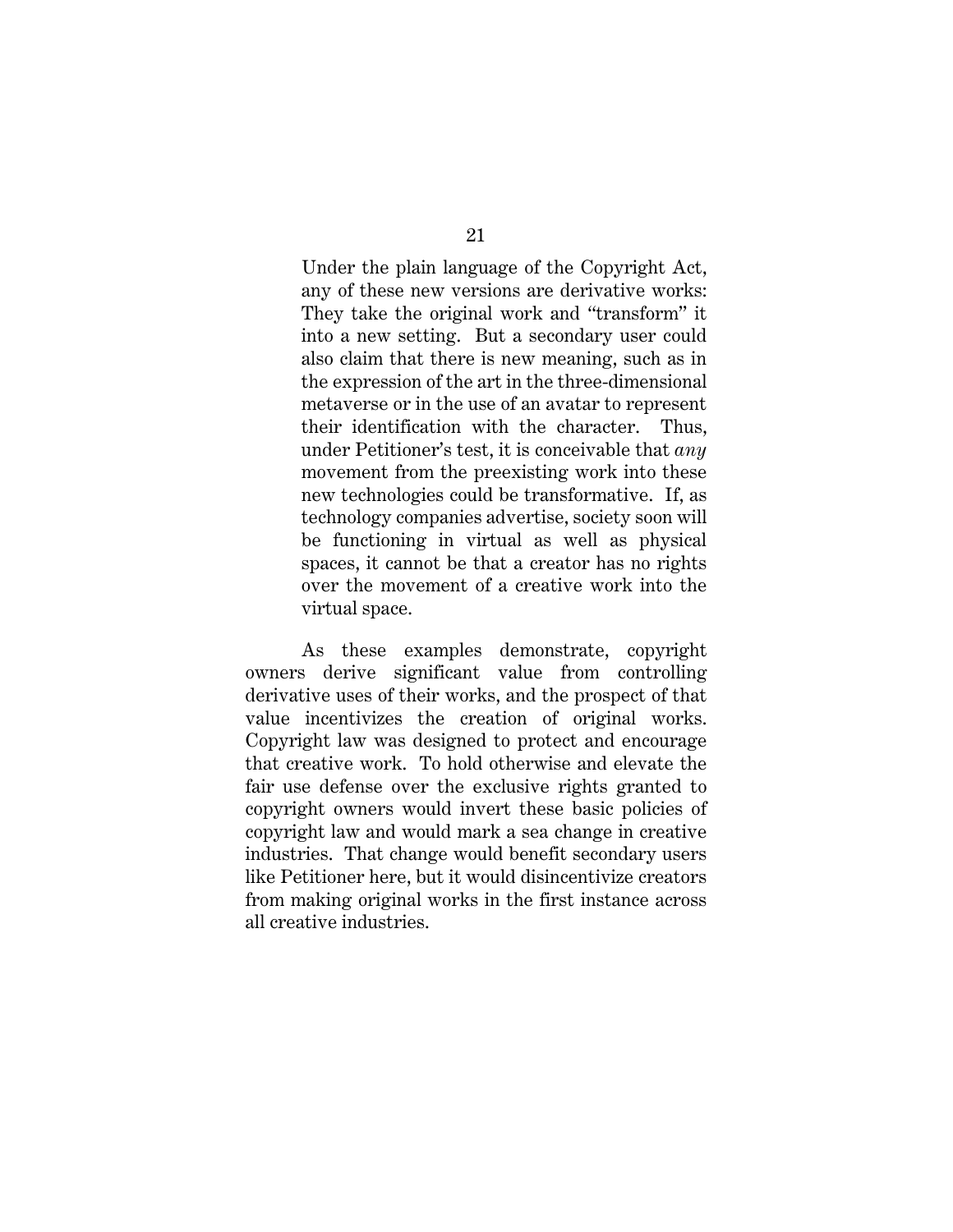# III. A Workable Transformative Use Test Should Be Fully Consistent With The Language And Purpose Of The Copyright Act.

To function consistently with the express language of Section 107 and to incentivize authors to create new original works, any test for "transformative use" must include a holistic inquiry, considering all of the facts and context at issue. The Copyright Alliance urges the Court to take into account the following guidelines when considering what standard should govern that analysis.

# A. Where The Derivative Use Right And Transformative Use Tests Overlap, The Derivative Work Right Must Retain Primacy.

If the test for determining the scope of the derivative work right and the test for determining the scope of transformative use conflict, the derivative work right should prevail. As explained above, when a user "transforms" a preexisting work, the ensuing product is a derivative work subject to the exclusive control of the copyright owner. That express statutory right should have primacy over what qualifies as transformative use for the fair use defense. Further, because fair use is an affirmative defense, *Harper & Row Publishers, Inc. v. Nation Enters.*, 471 U.S. 539, 561 (1985), the burden is on the alleged infringer to prove its applicability. Indeed, no fair use inquiry is required until after the secondary work has been deemed infringing. *Id.*; H.R.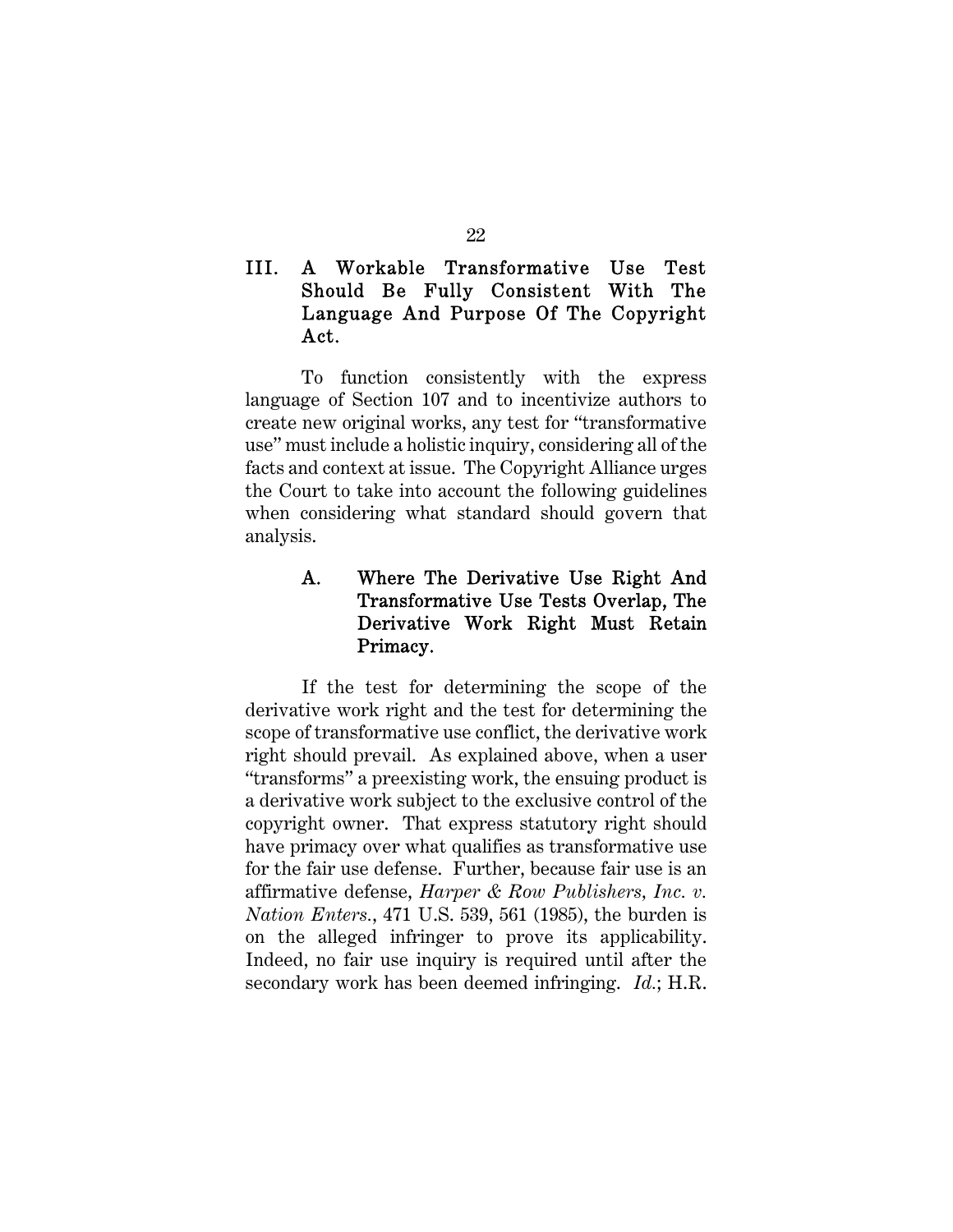Rep. No. 102-836, at 3 (1992), *as reprinted in* 1992 U.S.C.C.A.N. 2553, 2554. The Court should thus start from a baseline of considering the secondary work infringing, and it is the infringer's burden to show that the use is transformative. *Campbell*, 510 U.S. at 590. When in doubt, whether a use is transformative or qualifies as a fair use "should not be resolved in favor of the [infringer]." *Id.* at 599 (Kennedy, J., concurring). Without a meaningful burden to differentiate a transformative use from a work requiring authorization under the derivative work right, any minor change would make a work transformative, thus taking away artists' derivative work right. *Id.* ("We should not make it easy for musicians to exploit existing works[.]").

# B. Courts Must Consider Both The Purpose And The Character Of The Secondary Use.

Section 107 is clear that a court must consider both "the purpose *and* character of the use" when analyzing fair use (emphasis added). Contrary to Petitioner's effort to ignore this express statutory language, courts should take both prongs into account and balance them against each other depending on the facts of the case.

> 1. A Transformative Purpose Should Be Closely Tied To The Purposes Listed In The Preamble To Section 107.

The purpose prong considers the user's *justification* for using the copyrighted work. *Harper &*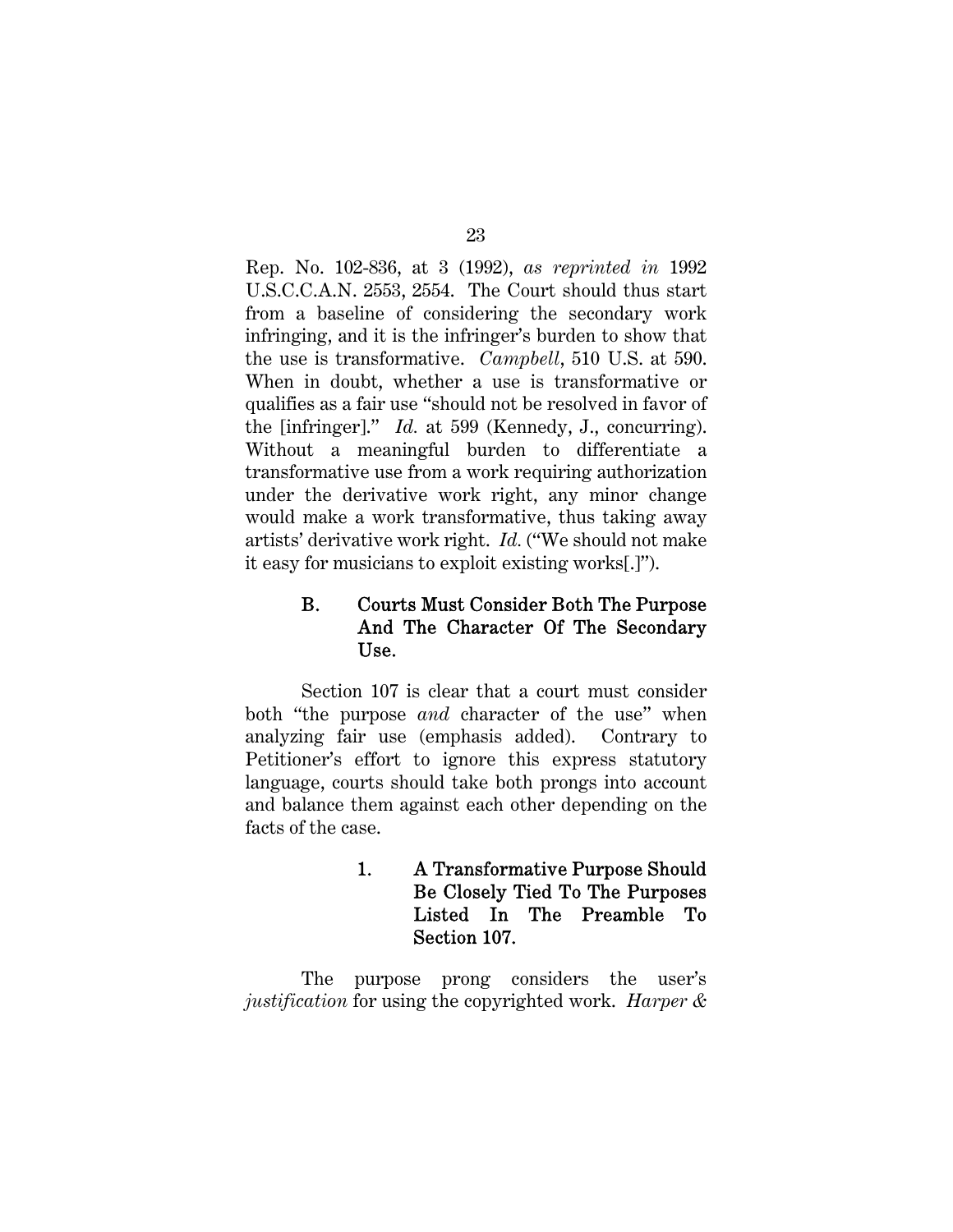*Row*, 471 U.S. at 557–58 (noting that a work was not fair where the infringer did not demonstrate "actual necessity"); Alan Latman, *Fair Use of Copyrighted Works* (1958), *reprinted as Study No. 14 in Copyright Law Revision Studies Nos. 14–16*, prepared for the Senate Committee on the Judiciary, 86th Cong. 30–31 (1960) ("Practical necessity is at times the rationale of fair use."). In other words, the purpose prong considers *why* the user copied. To satisfy the first fair use factor, the use must have a purpose different from the original work's that justifies permitting the user to copy it. Such a purpose must be more than merely "get[ting] attention or … avoid[ing] the drudgery in working up something fresh." *Campbell*, 510 U.S. at 580; *Kienitz*, 766 F.3d at 759 (Easterbrook, J.) ("[Fair use's] goal … is to facilitate a class of uses that would not be possible if users always had to negotiate with copyright proprietors."). Where the taking is not necessary—for instance, in illustrating an event which could just have easily been demonstrated by other documents, *Monge v. Maya Magazines, Inc.*, 688 F.3d 1164, 1175 (9th Cir. 2012), or "because of how well the original author's expression would convey the secondary author's different message," *Authors Guild v. Google, Inc.*, 804 F.3d 202, 215 (2d Cir. 2015)—the purpose is not transformative. *Campbell* illustrated this distinction by comparing parody to satire: "Parody needs to mimic an original to make its point, and so has some claim to use the creation of its victim's … imagination, whereas satire can stand on its own two feet and so requires justification for the very act of borrowing." 510 U.S. at 580–81.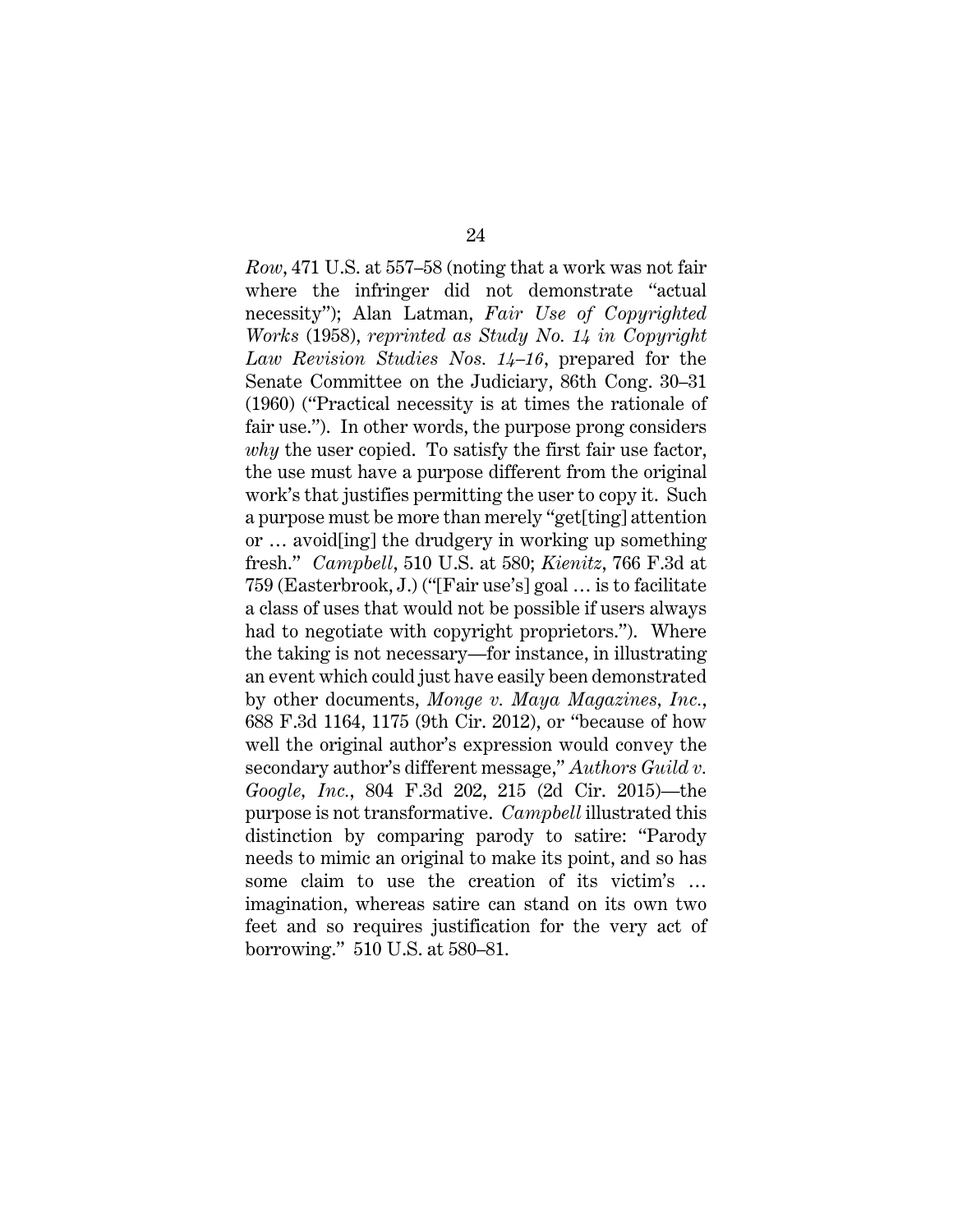Classically permissible purposes are embodied in the preamble to Section 107, which lists criticism, comment, news reporting, teaching, scholarship, or research. 17 U.S.C. § 107. These purposes should "guide[]" the analysis of whether a secondary work has a purpose sufficient to justify the taking. *See Campbell*, 510 U.S. at 578–79.

This principle demonstrates how the expansion of transformative use caused certain lower court cases to be wrongly decided. For instance, in *Cariou v. Prince*, the Second Circuit did not find a transformative purpose, but instead found the use was transformative based on "the creation of new information, new aesthetics, new insights and understandings." 714 F.3d 694, 706–08 (2d Cir. 2013) (quotation marks omitted). The Second Circuit itself has since called this decision the "high-water mark of [its] recognition of transformative works" and has noted that it has "drawn some criticism." *TCA Television Corp.*, 839 F.3d at 181. For instance, the leading treatise on copyright law has observed that "this case seemingly expands transformative usage without limit," because as long as there is any alteration, it may qualify as fair use. 4 *Nimmer on Copyright* § 13.05 (2022). This case also demonstrates the difficulties of determining transformative use based purely on new expression or meaning: The court determined that twenty-five of the thirty allegedly infringing photographs were transformative, because there was sufficient new aesthetics and expression, but that it could not make a final determination on whether five had a new expression, meaning, or message. *Cariou*, 714 F.3d at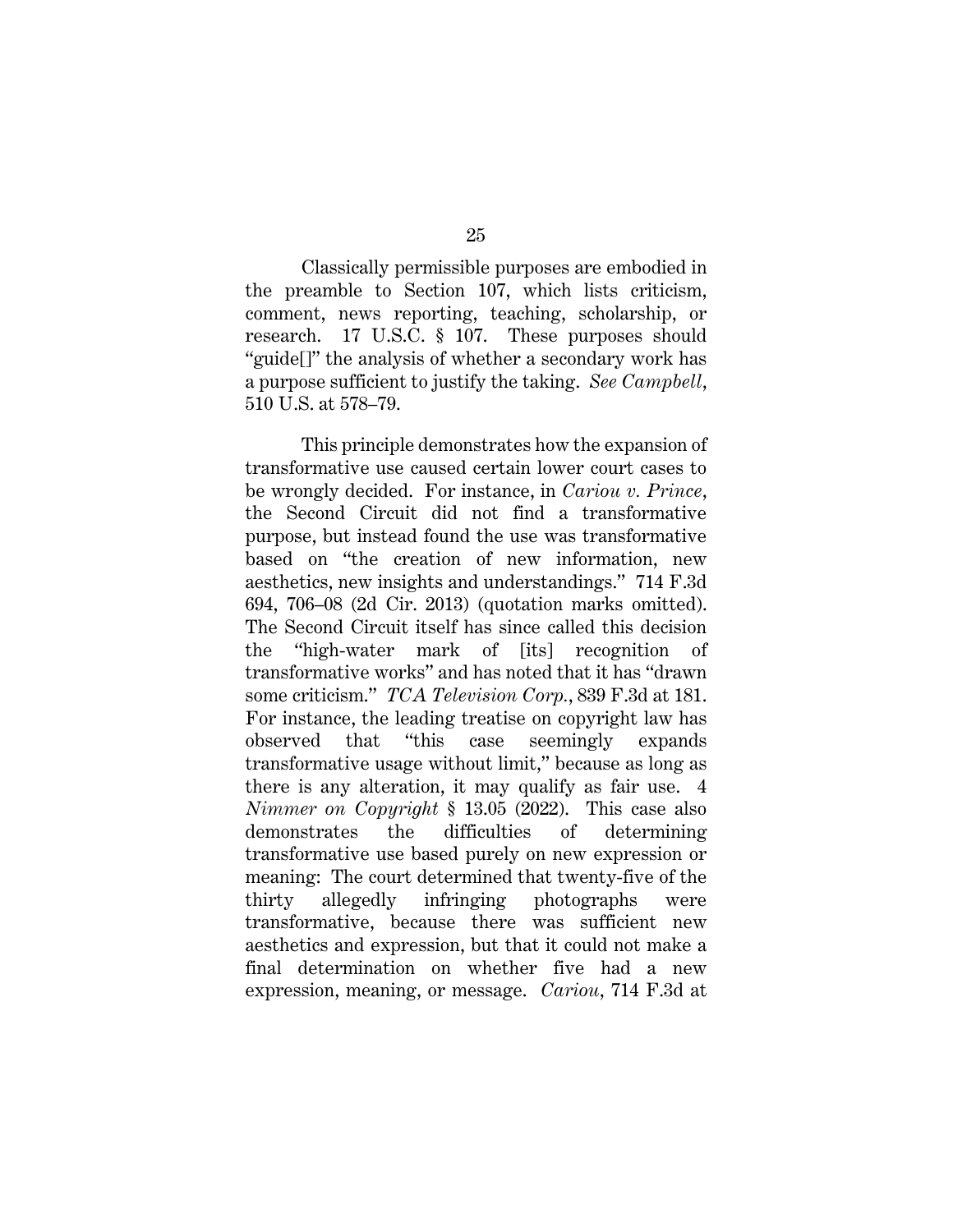26

711. But it shed no light on what the difference was between the twenty-five "transformative" uses and the five uses that were not transformative. *See id.* at 713 (Wallace, J., concurring in part and dissenting in part) ("I fail to see how the majority in its appellate role can 'confidently' draw a distinction between the twenty-five works that it has identified as constituting fair use and the five works that do not readily lend themselves to a fair use determination."); Nimmer, *supra*, § 13.05.

Similarly, the Ninth Circuit in *Seltzer v. Green Day, Inc.* looked only to whether the secondary use, the use of an image in a music video, conveyed "new information, new aesthetics, new insights and understandings[.]" 725 F.3d 1170, 1177 (9th Cir. 2013) (quotation marks omitted). The court incorrectly stressed that there was an alteration to the "expressive content or message of the original work." *Id.* By not looking at all to purpose, the Ninth Circuit did not consider whether defendant's infringing use was necessary, or if defendant simply took the plaintiff's art "to get attention or to avoid the drudgery in working up something fresh." *Campbell*, 510 U.S. at 580. In fact, the Ninth Circuit itself has since fleshed out the *Seltzer*  analysis, describing the transformative use test as requiring both new expression, meaning, or message, *and* a further purpose or different character. *Dr. Seuss Enters.*, 983 F.3d at 453. In that more recent case, the Ninth Circuit found there was no transformative use because the secondary work "paralleled" the original's purpose, despite the addition of new expression. *Id.* at 453–54 ("[T]he addition of new expression to an existing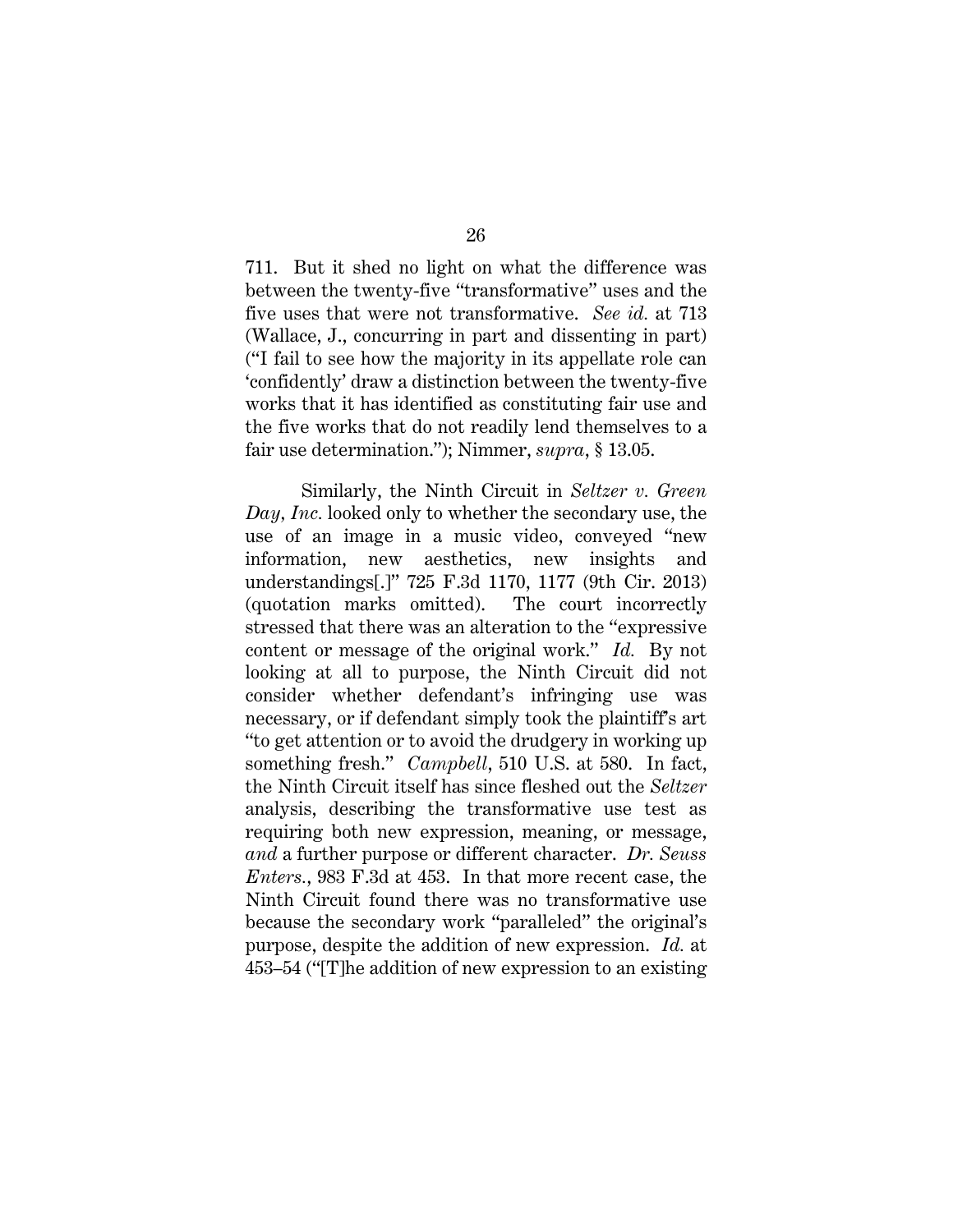work is not a get-out-of-jail-free card that renders the use of the original transformative.").

The need for a justifying purpose also demonstrates the distinction between two correctly decided cases. In *Suntrust Bank v. Houghton Mifflin Co.* and *Salinger v. Colting*, the Eleventh and Second Circuits, respectively, considered whether reworkings of famous novels were transformative. In *Suntrust Bank*, the court determined that a retelling of *Gone With the Wind* from the point of view of enslaved people was transformative, because its purpose was to criticize "the romantic, idealized portrait of the antebellum South during and after the Civil War" and "to rebut and destroy the perspective, judgments, and mythology of [*Gone with the Wind*]," and insofar as the author used the original work, it was "in service of her general attack" on the original. 268 F.3d 1257, 1270–71 (11th Cir. 2001). The court held that the copying was necessary for the transformative purpose of criticism: "It is hard to imagine how [the author] could have specifically criticized [*Gone With the Wind*] without depending heavily upon copyrighted elements of that book." *Id.* at 1271.

By contrast, in *Salinger*, the Second Circuit held that an unauthorized sequel to *Catcher in the Rye* was not transformative, because there was no justifying purpose. *Salinger v. Colting*, 607 F.3d 68, 83 (2d Cir. 2010). The district court had found that the purpose behind the sequel was likely not criticism, but "tribute." *Salinger v. Colting*, 641 F. Supp. 2d 250, 260 n.3 (S.D.N.Y. 2009), *vacated*, 607 F.3d 68 (2d Cir. 2010). This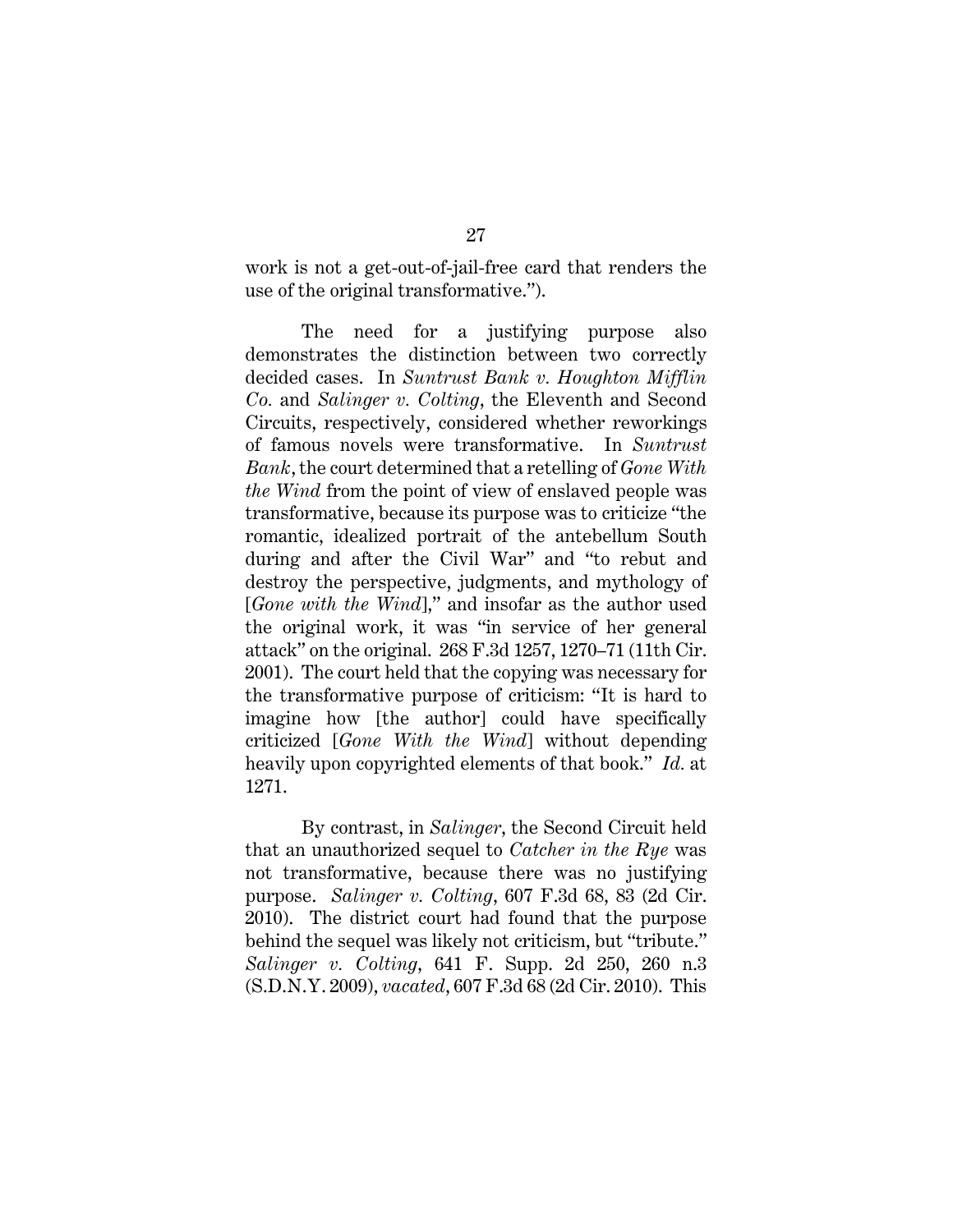tribute was not a justifying purpose sufficient to make the sequel transformative.

Moreover, the principle of justification means that a court should be more skeptical of transformative purposes that do not relate back to the illustrative examples of Section 107. For instance, in *Fox News Network v. Tveyes, Inc.*, 883 F.3d 169, 177 (2d Cir. 2018), the majority of the Second Circuit panel correctly looked for a transformative purpose, and found such a purpose in the technology "improving the efficiency of delivering content," derived from their reading of *Sony Corp. v. Universal City Studios, Inc.*, 464 U.S. 417 (1984). Judge Kaplan, in a concurrence, rightly expressed his skepticism that such a use was transformative, and of that reading of *Sony*, as *Sony* was issued before the transformative use analysis came into play. *Id.* at 187–88 (Kaplan, J., concurring). Similarly, in *Authors Guild v. Google, Inc.*, the Second Circuit found a transformative purpose in making available information about searchedfor books, but warned that the case "test[ed] the boundaries of fair use." *Authors Guild*, 804 F.3d at 206, 217. These decisions demonstrate that although there can be transformative purposes outside of examples expressly articulated in Section 107, courts should not expand that principle too far and make the infringer's burden to show a justification negligible.

### 2. A Transformative Character Cannot Supersede The Original.

Section 107 also requires consideration of the "character" of a use. *See Campbell*, 510 U.S. at 579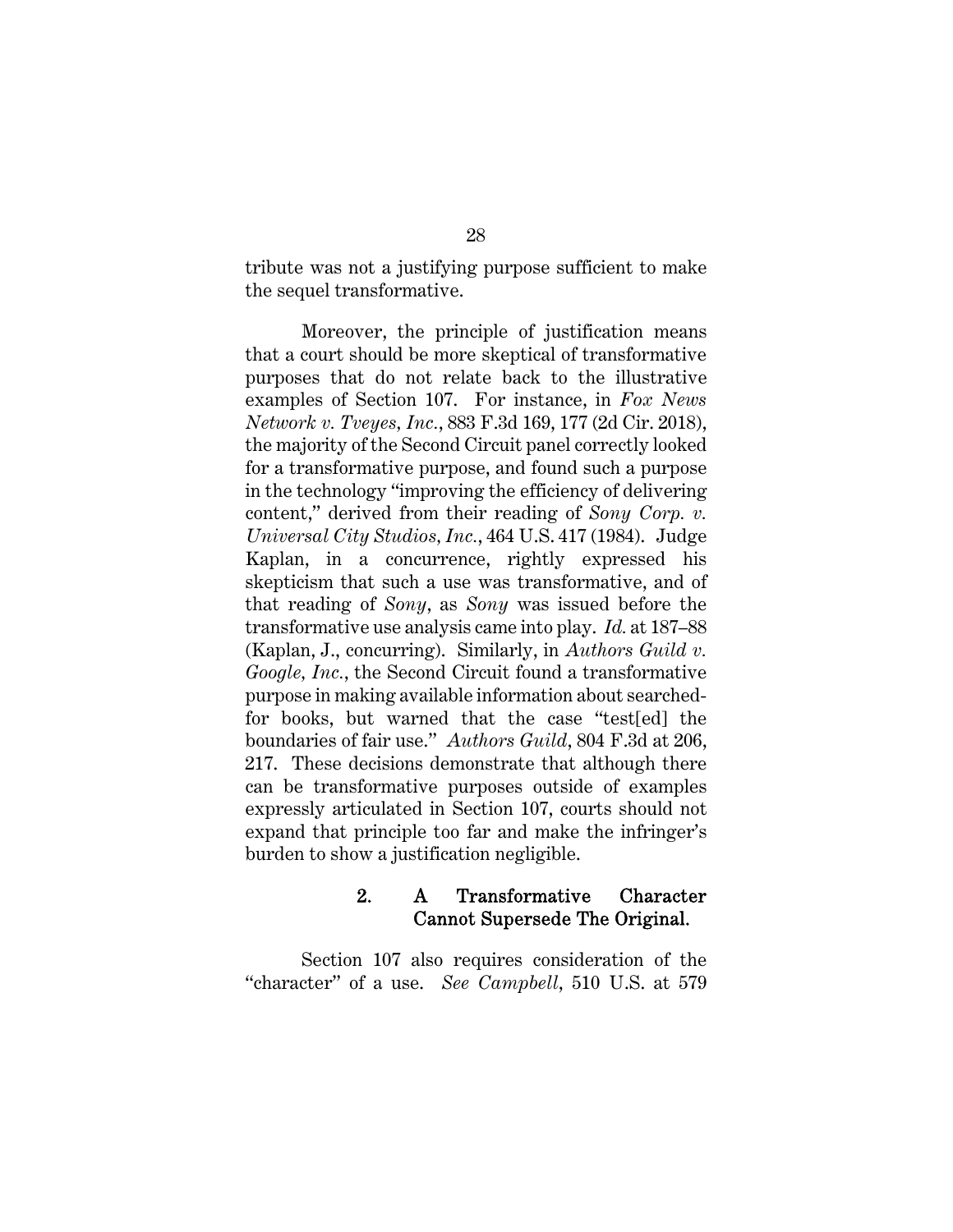(requiring a "further purpose or *different character*" (emphasis added)). This inquiry focuses on *how* the user used the preexisting work and the degree to which the preexisting work was altered. Therefore, any test for transformative use must consider whether there has been sufficient alteration in the character of the work to make it more than a derivative work. Most importantly, the character of the work must be sufficiently altered so it does not "supersede[]" the original. *Folsom v. Marsh*, 9 F. Cas. 342, 348 (C.C.D. Mass. 1841) (Story, J.). For instance, in *Campbell*, defendants changed nearly the entirety of the lyrics of the preexisting song, thus significantly altering it and making it no longer a reasonable substitute for the original. App'x A to the Opinion of the Court, *Campbell*, 510 U.S. at 594–95. But more minor changes, such as adding only a few, minimal alterations to a photograph as appropriation art, are insufficient, because the secondary work could reasonably act as a substitute for the original.<sup>5</sup>

Critically, the alteration in the secondary use *must* be more than a change in medium. Changes in medium are the quintessential derivative works: changes from novel to play to film, 17 U.S.C. § 101, from non-fiction to fiction, *id.*, or photograph to sculpture,

<sup>&</sup>lt;sup>5</sup> This inquiry should work in tandem with the fourth fair use factor, which considers the effect of the use on the market for the preexisting work. While the first factor considers whether the new work supersedes the preexisting work creatively, the fourth factor considers whether the new work supersedes the preexisting work economically.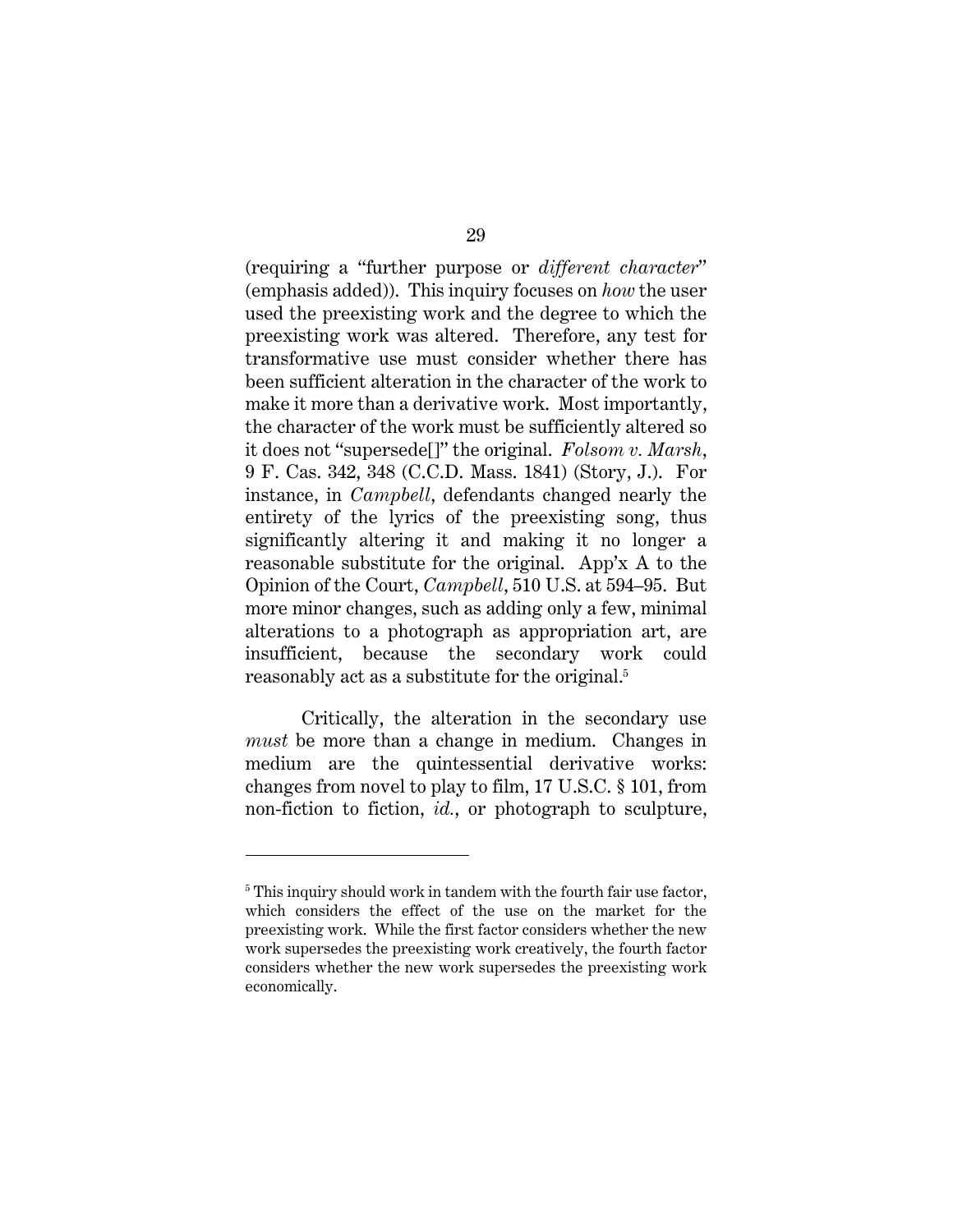*Rogers v. Koons*, 960 F.2d 301, 309–11 (2d Cir. 1992). Permitting a mere change in medium to create a new "character" would demolish the derivative work right.

# 3. Courts Should Resolve Transformative Use On A Sliding Scale Of Purpose And Character.

After a court has determined the extent to which a secondary user has shown the purpose and character of the use at issue, the court should then balance those purported justifications on a sliding scale to determine how transformative the use is. This sliding scale would reflect that the more compelling the purpose of the use, the less altered the character need be, and vice versa. Therefore, where a secondary work is for a purpose that highly justifies its use by being aligned closely with the examples in the preamble to Section 107, it may be transformative even without alteration. Alternatively, a work's character may be so significantly altered that, despite having a less-justifying purpose, it is still transformative. This approach gives effect to the requirements of Section 107's first factor that courts consider the character *and* purpose of the use at issue holistically.

### C. The Analysis Of A Transformative Purpose And Character Cannot Rely On Subjective Assessments.

Any consideration of the purpose and character of a secondary use must be based on an objective standard, as the Second Circuit correctly stated. If the determination of a work's purpose were based solely on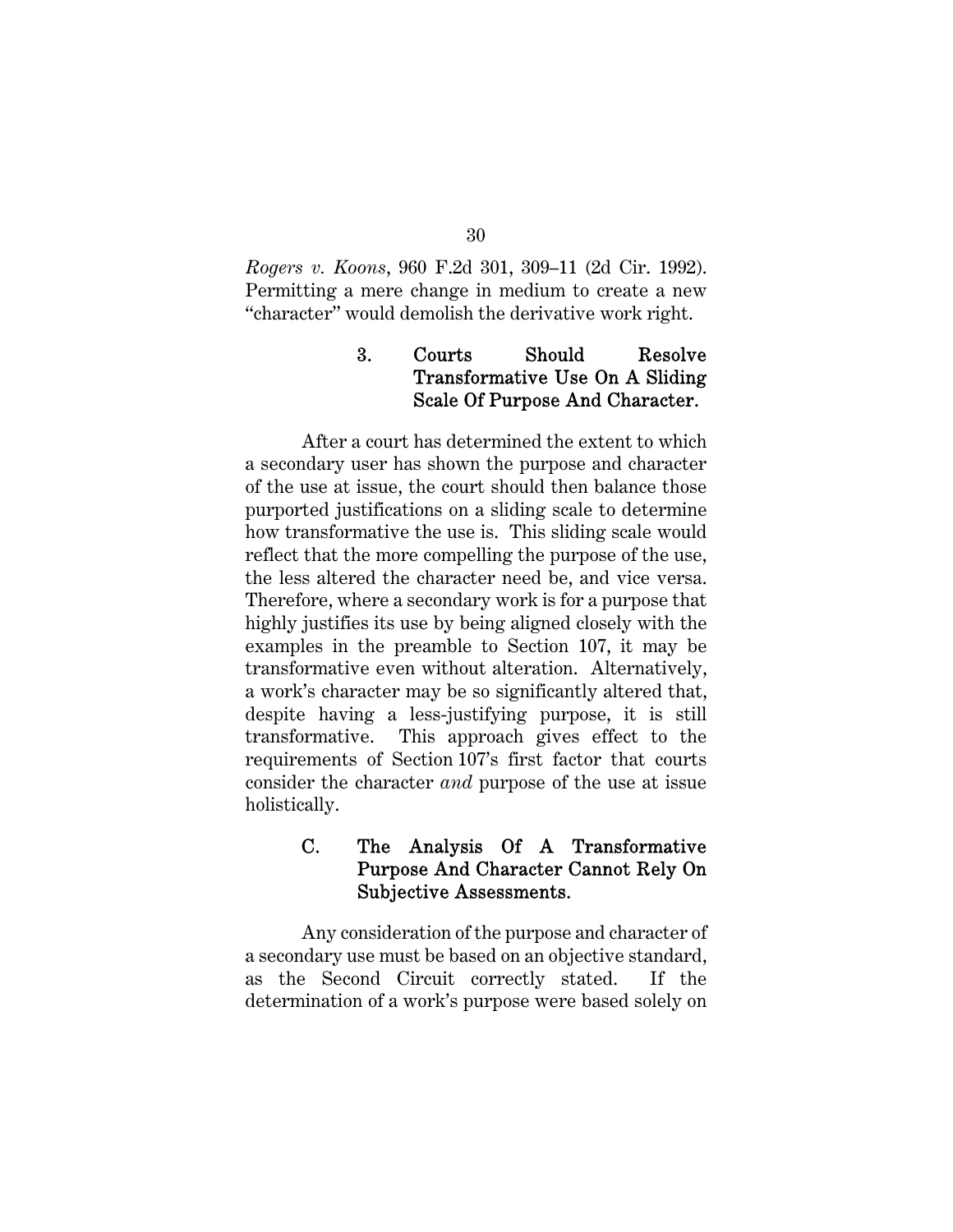the testimony of the user, the test would be effectively meaningless: A user could simply make up a purpose, even if it had little to do with the actual original purpose of the secondary work. *See, e.g.*, *Salinger*, 607 F.3d at 83 (noting that the defendant's purpose asserted in court contradicted statements about his purpose made before the lawsuit). Similarly, if a court relied on critics with expertise in the relevant form of art, users could simply find a critic whose perception of the secondary work's purpose aligned with their own argument. Further, the assessment cannot rely merely on the taste and discernment of the judge. As this Court has observed, it "would be a dangerous undertaking for persons trained only to the law to constitute themselves final judges of the worth of pictorial illustrations, outside of the narrowest and most obvious limits." *Bleistein v. Donaldson Lithographing Co*., 188 U.S. 239, 251 (1903). Instead, a court must consider what a reasonable person would determine the purpose and character of the new work to be. *See Campbell*, 510 U.S. at 582 ("The threshold question when fair use is raised in defense of parody is whether a parodic character *may reasonably be perceived*." (emphasis added)).

Moreover, the transformative use analysis cannot consider the status or identity of the artist, or the commercial success of a work. The district court in this case noted the Prince Series had sufficient alteration in character because it was "immediately recognizable as a 'Warhol.'" Pet'r's App. 72a & n.8 ("[I]t is plain that the Prince Series works are 'Warhols,' and the Goldsmith Prince Photograph is not a 'Warhol.'"). As the Second Circuit correctly recognized, this sort of analysis cannot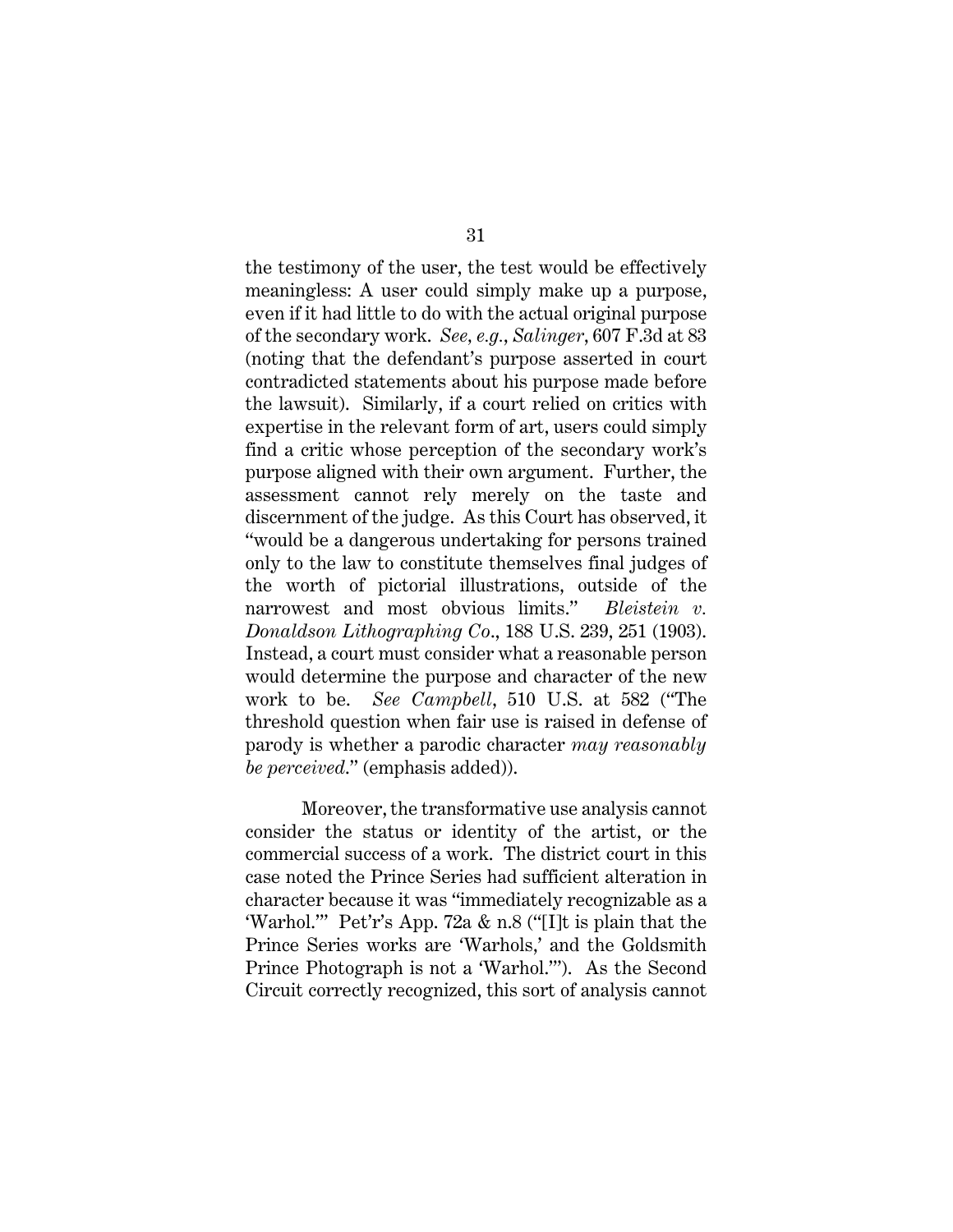stand. It would create a caste system among artists, with the prominent able to take with impunity from the less prominent. Such an outcome would be directly counter to the goals of copyright, which is meant to foster new creativity, not stultify it into a set of wellknown artists.<sup>6</sup>

### D. The Transformative Use Analysis Cannot Replace The Fourth Factor.

Nothing in a transformative use analysis should be seen as a substitute for a robust analysis of the fourth fair use factor, which considers the effect on the market for the copyrighted work. As *Campbell* made clear by remanding for further consideration of the fourth factor rather than relying on a finding of transformative use to find the parody song fair use, the first and fourth factors, though related, are independently necessary for the fair use analysis.

#### CONCLUSION

The creators and creative industries represented by the Copyright Alliance's members rely on a robust

<sup>6</sup> Different policy goals underlie the Visual Artists Rights Act ("VARA"), 17 U.S.C. § 106A, which in certain circumstances expressly considers whether a work is of a visual artist of "recognized stature." *See, e.g.*, *Castillo v. G&M Realty L.P.*, 950 F.3d 155, 166 (2d Cir.), *cert. denied*, 141 S. Ct. 363 (2020) (acknowledging that VARA's "recognized stature" inquiry is a "fluid concept" that might result in protecting "a 'poor' work by an otherwise highly regarded artist"). VARA is not at issue in this appeal.